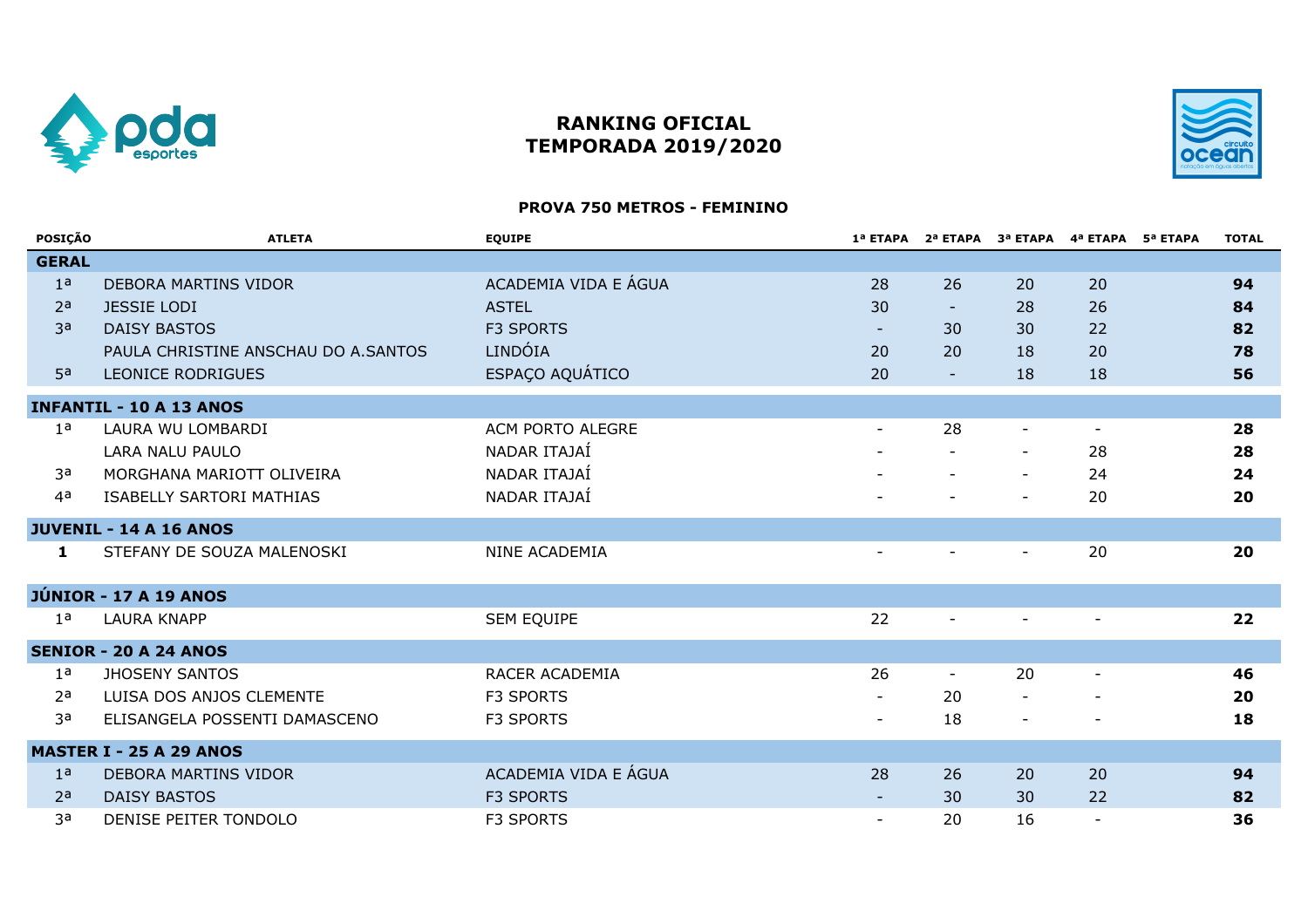| 4a             | THAIS DO AMARAL MARQUES             | ACM PORTO ALEGRE            | $\blacksquare$ | $\mathbb{Z}^2$ | 18             |                          | 18 |
|----------------|-------------------------------------|-----------------------------|----------------|----------------|----------------|--------------------------|----|
| 5a             | ZENAIDE BITTENCOURT                 | IÇARA TRIATHLON             |                |                | 14             |                          | 14 |
|                | <b>MASTER II - 30 A 34 ANOS</b>     |                             |                |                |                |                          |    |
| 1 <sup>a</sup> | LEONICE RODRIGUES                   | ESPAÇO AQUÁTICO             | 20             | $\blacksquare$ | 18             | 18                       | 56 |
| 2 <sup>a</sup> | NELISE RICHTER NETO                 | ACM PORTO ALEGRE            |                | $\overline{a}$ | 26             |                          | 26 |
| 3a             | VANESSA JUSTO OLIVEIRA              | SAPT NATAÇÃO                |                | $\mathbf{r}$   | 20             | $\blacksquare$           | 20 |
|                | ANTONIA EDINETE FARIAS TEIXEIRA     | ACADEMIA TRAMPOLIM          |                |                |                | 20                       | 20 |
| 5 <sup>a</sup> | <b>LARISSA CADORIN</b>              | NINE ACADEMIA               |                |                | $\sim$         | 16                       | 16 |
|                | <b>MASTER III - 35 A 39 ANOS</b>    |                             |                |                |                |                          |    |
| 1 <sup>a</sup> | <b>JESSIE LODI</b>                  | <b>ASTEL</b>                | 30             | $\blacksquare$ | 28             | 26                       | 84 |
| 2 <sub>a</sub> | GABRIELA AURICH BARRAMACHER STEIL   | NINE ACADEMIA               |                | 20             | 20             |                          | 40 |
| 3a             | RAFAELLA REIS                       | <b>CPH</b>                  |                | 24             |                |                          | 24 |
| 4 <sup>a</sup> | RENATA GARANI FERNANDES BERTLING    | SEM EQUIPE                  |                | $\sim$         | $\blacksquare$ | 20                       | 20 |
| 5 <sup>a</sup> | ADRIANA MORAIS AITA                 | ACM PORTO ALEGRE            |                |                | 18             |                          | 18 |
|                | <b>MASTER IV - 40 A 44 ANOS</b>     |                             |                |                |                |                          |    |
| 1 <sup>a</sup> | <b>GISELE BAGATINI</b>              | <b>CEPAVI FITNESS</b>       |                | 22             |                |                          | 22 |
| 2 <sup>a</sup> | ALESSANDRA DAVESSAC MACHADO         | <b>ITJ TRAVESSIAS</b>       |                |                |                | 20                       | 20 |
|                | <b>MASTER V - 45 A 49 ANOS</b>      |                             |                |                |                |                          |    |
| 1 <sup>a</sup> | MARCELA DE BRITTO PEREIRA           | FPAE / SHOPMASP             |                | $\blacksquare$ | $\blacksquare$ | 30                       | 30 |
| 2 <sub>a</sub> | VALERIA LUNARDINI                   | ACM PORTO ALEGRE            |                |                | 24             |                          | 24 |
| 3a             | JULIANA SCHAURICH DE SOUZA          | AQUÁTICOS/R&M ASSESSORIA    |                |                | 22             | $\sim$                   | 22 |
| 4 <sup>a</sup> | MARIA CLAUDIA PEIXOTO CENCI         | FABIO PIERRY ASS. ESPORTIVA |                |                | $\sim$         | 20                       | 20 |
|                | CRISTINA MARISTELA SILVEIRA ABREU   | <b>CEPAVI FITNESS</b>       |                | 20             | $\sim$         | $\mathbf{r}$             | 20 |
| 5 <sup>a</sup> | ELISANDRA FERRARI ALVES             | ACADEMIA VIDA E ÁGUA        |                |                |                | 18                       | 18 |
|                | <b>MASTER VI - 50 A 54 ANOS</b>     |                             |                |                |                |                          |    |
| 1 <sup>o</sup> | JAQUELINE DE ARAUJO                 | F3 SPORTS                   | $\blacksquare$ | 20             | $\blacksquare$ | 20                       | 40 |
|                | <b>MASTER VII - 55 A 59 ANOS</b>    |                             |                |                |                |                          |    |
| 1 <sup>a</sup> | PAULA CHRISTINE ANSCHAU DO A.SANTOS | LINDÓIA                     | 20             | 20             | 18             | 20                       | 78 |
| 2 <sub>a</sub> | CLELIA ROCHA FREIRE                 | ACADEMIA VIDA E ÁGUA        | 24             | $\mathbf{r}$   |                | $\overline{\phantom{a}}$ | 24 |
| 3a             | LETÍCIA SCHULTZ DAVILA              | AQUÁTICOS/R&M ASSESSORIA    |                |                | 20             |                          | 20 |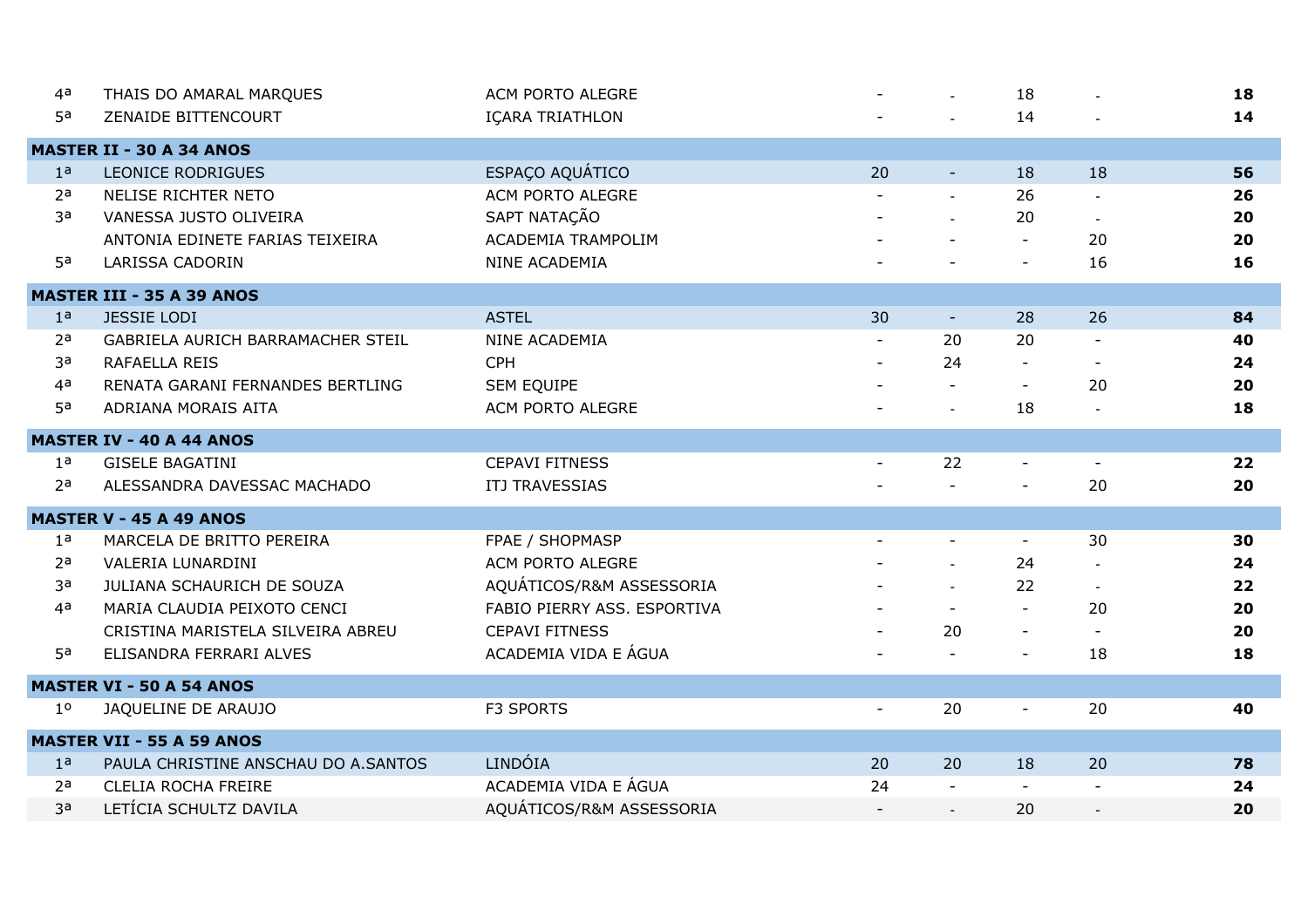|                       | <b>MASTER VIII - 60 A 69 ANOS</b> |                          |        |        |    |  |    |  |  |  |  |
|-----------------------|-----------------------------------|--------------------------|--------|--------|----|--|----|--|--|--|--|
| 1 a                   | MARIA ISABEL VERISSIMO CASAGRANDA | AQUATICOS/R&M ASSESSORIA | $\sim$ | $\sim$ | 20 |  | 20 |  |  |  |  |
| <b>PCD - ABSOLUTO</b> |                                   |                          |        |        |    |  |    |  |  |  |  |
| 1 а                   | SANDRA REGINA SILVA DOS SANTOS    | ACM PORTO ALEGRE         | $-$    | $\sim$ | 20 |  | 20 |  |  |  |  |

### **PROVA 750 METROS - MASCULINO**

| <b>POSIÇÃO</b>  | <b>ATLETA</b>                      | <b>EQUIPE</b>            |                          |                          | 1ª ETAPA 2ª ETAPA 3ª ETAPA 4ª ETAPA 5ª ETAPA |                          | <b>TOTAL</b> |
|-----------------|------------------------------------|--------------------------|--------------------------|--------------------------|----------------------------------------------|--------------------------|--------------|
| <b>GERAL</b>    |                                    |                          |                          |                          |                                              |                          |              |
| 1 <sup>o</sup>  | NEMO DE SOUZA                      | <b>F3 SPORTS</b>         | 30                       | 26                       | 28                                           | 24                       | 108          |
| 2 <sup>o</sup>  | <b>GUSTAVO DAVESAC</b>             | <b>ITJ TRAVESSIAS</b>    | 22                       | 16                       | 16                                           | 20                       | 74           |
| 3 <sup>o</sup>  | <b>MATHEUS CARVALHO</b>            | ACADEMIA VIDA E ÁGUA     | 26                       | $\sim$                   | 18                                           | 18                       | 62           |
| 4 <sup>0</sup>  | RODRIGO BORGES MARTINS             | POWER ASS. ESPORTIVA     |                          | 20                       | 20                                           | 20                       | 60           |
| 50              | WESLEY PARÉ GONÇALVES DOS SANTOS   | AQUÁTICOS/R&M ASSESSORIA | $\overline{\phantom{a}}$ | $\omega$                 | 24                                           | 26                       | 50           |
|                 | <b>INFANTIL - 10 A 13 ANOS</b>     |                          |                          |                          |                                              |                          |              |
| 1 <sup>0</sup>  | <b>GUSTAVO DAVESAC</b>             | <b>ITJ TRAVESSIAS</b>    | 22                       | 16                       | 16                                           | 20                       | 74           |
| 2 <sup>o</sup>  | <b>MATHEUS CARVALHO</b>            | ACADEMIA VIDA E ÁGUA     | 26                       | $\blacksquare$           | 18                                           | 18                       | 62           |
| 30              | HARIEL RAMADAN MOHAMED             | NADAR ITAJAÍ             |                          | $\sim$                   | $\overline{\phantom{a}}$                     | 30                       | 30           |
| 4 <sup>0</sup>  | ALESSANDRO BARROSO THOMAZ          | NADAR ITAJAÍ             |                          |                          | $\overline{\phantom{a}}$                     | 28                       | 28           |
| 50              | FELIPE ARTHUR GALERA               | NINE ACADEMIA            |                          | $\sim$                   | $\blacksquare$                               | 22                       | 22           |
| 6 <sup>o</sup>  | <b>GABRIEL BITELBRUNN PINHEIRO</b> | <b>CEPAVI FITNESS</b>    |                          | 20                       | $\blacksquare$                               | $\sim$                   | 20           |
|                 | <b>IVO SCAMPINI</b>                | <b>F3 SPORTS</b>         | $\overline{\phantom{a}}$ | $\sim$                   | 20                                           | $\sim$                   | 20           |
| 80              | <b>GABRIEL WU LOMBARDI</b>         | ACM PORTO ALEGRE         | $\blacksquare$           | 18                       | $\blacksquare$                               | $\blacksquare$           | 18           |
| 90              | ARTHUR GABRIEL BERNARDO            | ACQUA MUNDI ACADEMIA     |                          | $\blacksquare$           | $\sim$                                       | 16                       | 16           |
| 10 <sup>o</sup> | PEDRO CANTO TAVARES                | <b>GANA TRAVESSIAS</b>   | $\overline{\phantom{a}}$ | $\overline{\phantom{a}}$ | 14                                           | $\blacksquare$           | 14           |
|                 | <b>JUVENIL - 14 A 16 ANOS</b>      |                          |                          |                          |                                              |                          |              |
| 1 <sup>o</sup>  | <b>ARTHUR STEINBACH</b>            | AQUA CLUB / A FITNESS    | 28                       | $\sim$                   |                                              |                          | 28           |
| 2 <sup>o</sup>  | EDUARDO FREITAS ALMEIDA            | <b>F3 SPORTS</b>         |                          | 20                       | $\overline{\phantom{a}}$                     |                          | 20           |
| 30              | VICTOR HUGO DE LIMA BATISTA        | <b>CEPAVI FITNESS</b>    |                          | 18                       | $\overline{\phantom{a}}$                     |                          | 18           |
| 4 <sup>0</sup>  | LUCAS LINDEMANN ANSCHAU DO AMARAL  | <b>SPORTCENTER</b>       |                          | 16                       | $\overline{\phantom{a}}$                     | $\overline{\phantom{a}}$ | 16           |
|                 |                                    |                          |                          |                          |                                              |                          |              |
|                 | <b>JÚNIOR - 17 A 19 ANOS</b>       |                          |                          |                          |                                              |                          |              |
| 1 <sup>o</sup>  | <b>GABRIEL MELO MARCON PINTO</b>   | <b>CEPAVI FITNESS</b>    | $\overline{\phantom{a}}$ | 20                       |                                              |                          | 20           |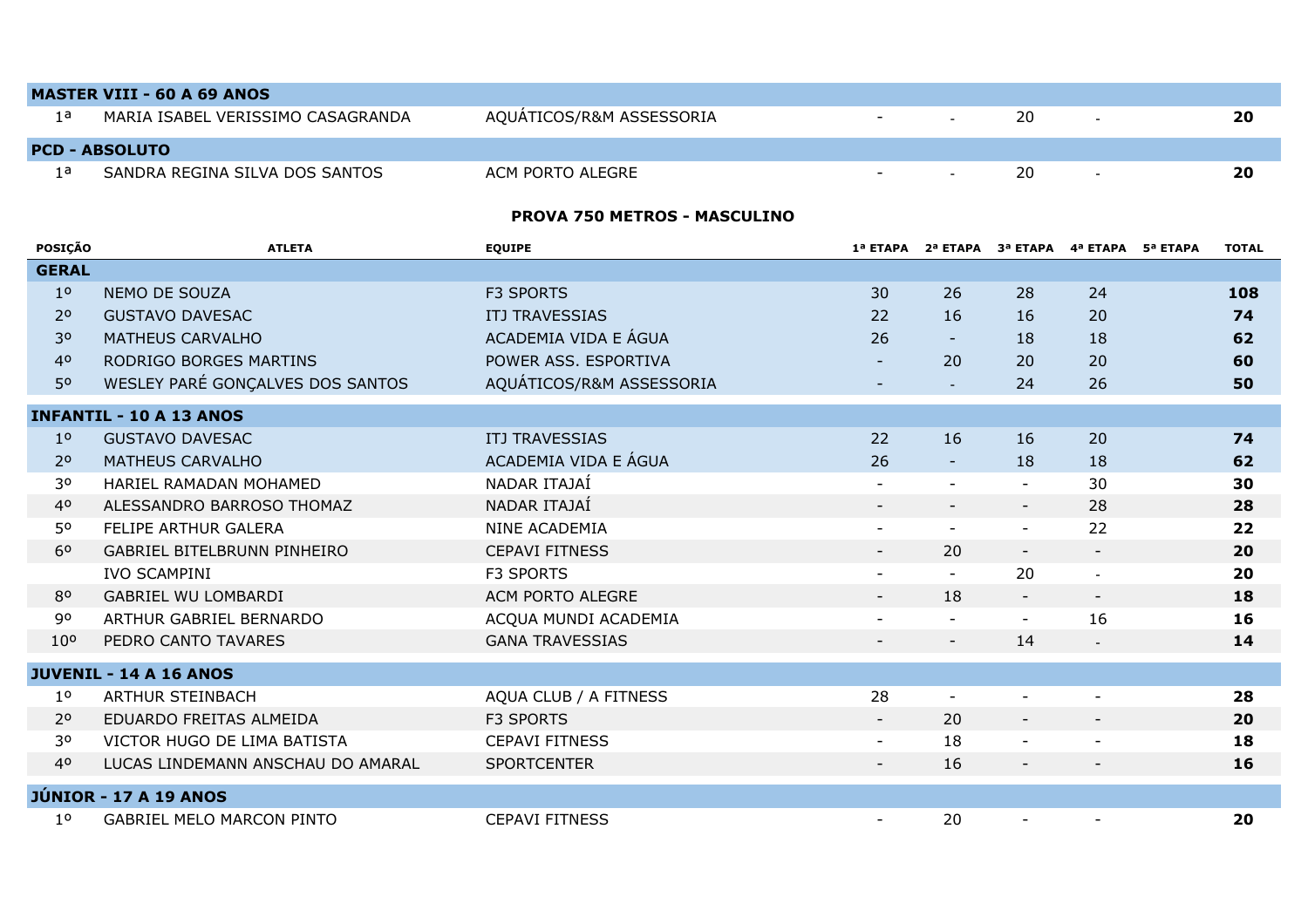|                | <b>SENIOR - 20 A 24 ANOS</b>      |                          |                          |                |                |                             |     |
|----------------|-----------------------------------|--------------------------|--------------------------|----------------|----------------|-----------------------------|-----|
| $1^{\circ}$    | <b>NORTON LEAL BORGES</b>         | <b>CPH</b>               | $\blacksquare$           | 30             | $\blacksquare$ | $\blacksquare$              | 30  |
| 2 <sup>o</sup> | MARCO AURÉLIO DE BARROS PEREIRA   | ACADEMIA VIDA E ÁGUA     | 24                       | $\blacksquare$ |                |                             | 24  |
|                | <b>MASTER I - 25 A 29 ANOS</b>    |                          |                          |                |                |                             |     |
| 1 <sup>0</sup> | WESLEY PARÉ GONÇALVES DOS SANTOS  | AQUÁTICOS/R&M ASSESSORIA | $\sim$                   | $\omega$       | 24             | 26                          | 50  |
| 2 <sup>o</sup> | GABRIEL HENRIQUE AZEREDO DA SILVA | ACM PORTO ALEGRE         |                          | $\blacksquare$ | 20             |                             | 20  |
| 30             | RODRIGO SOUZA MAIA                | ACADEMIA LONG LIFE       |                          |                | 18             |                             | 18  |
|                | <b>MASTER II - 30 A 34 ANOS</b>   |                          |                          |                |                |                             |     |
| 1 <sup>o</sup> | NEMO DE SOUZA                     | <b>F3 SPORTS</b>         | 30                       | 26             | 28             | 24                          | 108 |
| 2 <sup>o</sup> | THIAGO GILLI TROCCOLI             | ACADEMIA LONG LIFE       |                          |                | 18             | 20                          | 38  |
| 3 <sup>o</sup> | RAPHAEL MATSUMOTO                 | <b>F3 SPORTS</b>         |                          | $\equiv$       | 20             | $\blacksquare$              | 20  |
| 4 <sup>0</sup> | ALEX RENATO ALVES DE OLIVEIRA     | AK                       |                          | $\overline{a}$ | $\blacksquare$ | 18                          | 18  |
|                | <b>MASTER III - 35 A 39 ANOS</b>  |                          |                          |                |                |                             |     |
| 1 <sup>o</sup> | RODRIGO BORGES MARTINS            | POWER ASS. ESPORTIVA     | $\blacksquare$           | 20             | 20             | 20                          | 60  |
| 2 <sup>o</sup> | ADRIANO VITOR                     | ACADEMIA VIDA E ÁGUA     |                          | $\blacksquare$ | $\blacksquare$ | 18                          | 18  |
| 30             | EDERSON LAURINDO                  | NEWPACE ASS. ESPORTIVA   |                          | $\equiv$       | 18             | $\overline{\phantom{a}}$    | 18  |
|                | MARCO ANTONIO ANGELO LEVIEN JR    | <b>CBS RUNNIG</b>        |                          | 18             |                |                             | 18  |
| 50             | ALEXANDRE MARTINS ZAICZUK         | <b>NINE ACADEMIA</b>     |                          | 16             |                | $\blacksquare$              | 16  |
|                | SAMIR DA SILVA ROSA               | JOINVILLE ENDURO MIMIMI  |                          | $\mathbf{r}$   | 16             |                             | 16  |
| 6 <sup>o</sup> | <b>RENAN SIFRONI</b>              | SEM EQUIPE               |                          | $\mathbb{Z}^2$ | 14             | $\mathcal{L}^{\mathcal{A}}$ | 14  |
| 70             | <b>ANDERSON RAMOS</b>             | SEM EQUIPE               |                          | $\overline{a}$ | 12             |                             | 12  |
| 80             | LEANDRO DAL PONTE                 | IÇARA TRIATHLON          |                          | $\blacksquare$ | 10             | $\blacksquare$              | 10  |
|                | <b>MASTER IV - 40 A 44 ANOS</b>   |                          |                          |                |                |                             |     |
| 1 <sup>o</sup> | RICARDO MIRANDA                   | <b>CPH</b>               | $\blacksquare$           | 28             |                |                             | 28  |
| 2 <sup>o</sup> | THIAGO REGIS                      | <b>CPH</b>               | $\overline{\phantom{a}}$ | 24             |                |                             | 24  |
| 30             | MARCIO QUEVEDO                    | CHICAO TRI               | $\blacksquare$           | 22             | $\blacksquare$ | $\sim$                      | 22  |
| 40             | ANGELO FABIANO RODRIGUES          | FACCHINI NATAÇÃO         | $\sim$                   | $\sim$         | $\blacksquare$ | 20                          | 20  |
|                | DAGOBERTO CASTOLDI                | <b>ITJ TRAVESSIAS</b>    | 20                       | $\blacksquare$ | $\blacksquare$ |                             | 20  |
|                | RAFAEL SALATINO DIAS              | AQUÁTICOS/R&M ASSESSORIA | $\sim$                   | $\blacksquare$ | 20             | $\omega_{\rm c}$            | 20  |
| 70             | FERNANDO CIRINEU DA SILVA NARDON  | ACM PORTO ALEGRE         |                          | $\blacksquare$ | 18             |                             | 18  |
|                | ROBSON COELHO DA SILVA            | <b>EQUIPE RAIAS ES</b>   |                          |                |                | 18                          | 18  |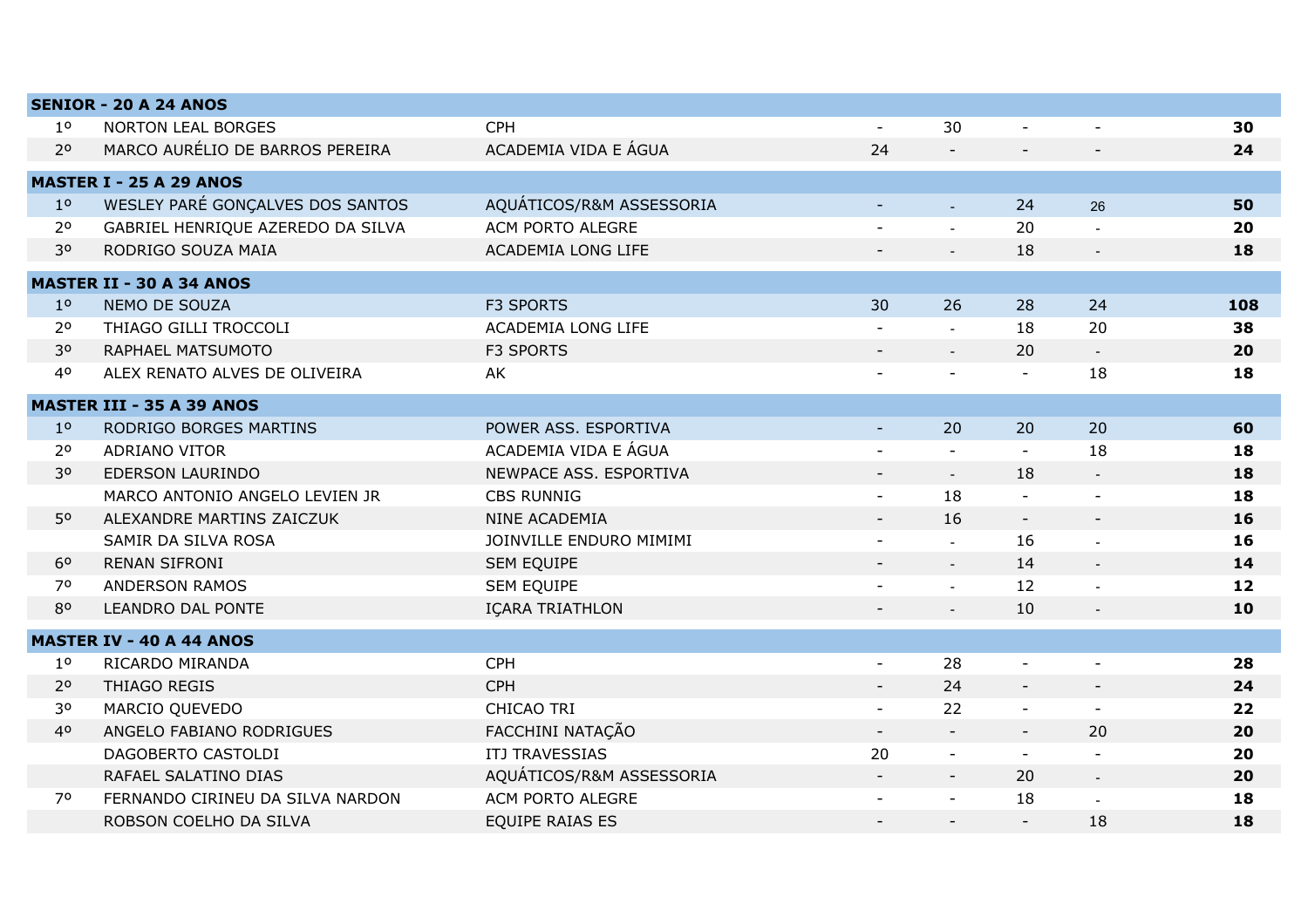| 80             | HUMBERTO REITZ ARAKAKI            | ANA E HUMBERTO                     |                |                          | $\overline{\phantom{a}}$ | 16                       | 16 |
|----------------|-----------------------------------|------------------------------------|----------------|--------------------------|--------------------------|--------------------------|----|
|                | QUINTINO PAVEI JUNIOR             | IÇARA TRIATHLON                    |                | $\overline{\phantom{a}}$ | 16                       | $\overline{\phantom{a}}$ | 16 |
| 90             | NEILTON CARQUEIJA SILVA           | SPIDER TEAM PAULA RAMOS            |                |                          | $\overline{a}$           | 14                       | 14 |
|                | <b>MASTER V - 45 A 49 ANOS</b>    |                                    |                |                          |                          |                          |    |
| 10             | JOSE ORLANDO DE FARIAS JUNIOR     | F3 SPORTS                          | $\sim$         |                          | 20                       |                          | 20 |
|                | LUIS GUSTAVO COSTA                | ACADEMIA BONJA                     |                | $\overline{\phantom{a}}$ | $\overline{\phantom{a}}$ | 20                       | 20 |
|                | VALDEMIR MANOEL DA SILVA          | CAP                                | 20             | $\blacksquare$           |                          |                          | 20 |
|                | <b>MASTER VI - 50 A 54 ANOS</b>   |                                    |                |                          |                          |                          |    |
| $1^{\circ}$    | VALTER PAULO DE MIRANDA           | MARLIM NATAÇÃO                     | $\sim$         |                          | 20                       | $\mathbf{r}$             | 20 |
|                | <b>MASTER VII - 55 A 59 ANOS</b>  |                                    |                |                          |                          |                          |    |
| $1^{\circ}$    | ABEL ANTONIETTI                   | AQUÁTICOS/R&M ASSESSORIA           | $\sim$         | $\blacksquare$           | 28                       | $\blacksquare$           | 28 |
| 2 <sup>o</sup> | RENATO GARCIA                     | <b>GNU</b>                         |                |                          | 26                       | $\overline{\phantom{a}}$ | 26 |
| 30             | NILO TEIXEIRA DE OLIVEIRA         | AVENTUREIROS DO MAR RIO DAS OSTRAS | $\blacksquare$ | $\equiv$                 | 20                       | $\blacksquare$           | 20 |
| 40             | ARAKEM PETRY RODRIGUES            | AQUÁTICOS/R&M ASSESSORIA           | $ \,$          | $\sim$ .                 | 16                       | $\sim$                   | 16 |
|                | <b>MASTER VIII - 60 A 69 ANOS</b> |                                    |                |                          |                          |                          |    |
| 1 <sup>0</sup> | FLORENICIO ALVES DOS SANTOS       | LINDÓIA                            | 20             | $\blacksquare$           |                          |                          | 20 |
|                | JOSÉ MARCOS BONIFÁCIO PIRES       | MARLIM NATAÇÃO                     |                | $\overline{\phantom{a}}$ | 20                       | $\blacksquare$           | 20 |
| 30             | MARCIO CIULLA                     | ACM PORTO ALEGRE                   |                | $\blacksquare$           | 18                       | $\blacksquare$           | 18 |
| 4 <sup>0</sup> | VICENTE JOSE BERTOLETTI           | AQUÁTICOS/R&M ASSESSORIA           | $\sim$         | $\sim$                   | 16                       | $\sim$                   | 16 |
|                | <b>MASTER IX - +70 ANOS</b>       |                                    |                |                          |                          |                          |    |
| 1 <sup>0</sup> | ANTÔNIO QUILLINAN MACHADO         | POWER ASS. ESPORTIVA               |                | 20                       | 20                       | $\overline{\phantom{0}}$ | 40 |

## **PROVA 1.500 METROS - FEMININO**

| <b>POSICÃO</b> | <b>ATLETA</b>                  | <b>EOUIPE</b>                       | 1ª ETAPA                 |    | 2ª ETAPA 3ª ETAPA 4ª ETAPA 5ª ETAPA |           | <b>TOTAL</b> |
|----------------|--------------------------------|-------------------------------------|--------------------------|----|-------------------------------------|-----------|--------------|
| <b>GERAL</b>   |                                |                                     |                          |    |                                     |           |              |
| 1a             | LUIZA FERRARI PASSEGGIO        | ACADEMIA VIDA E ÁGUA                | 20                       | 18 | 20                                  | 14        | 72           |
| 2a             | <b>REGINA FELDMAN</b>          | <b>TREINO TRAVESSIAS</b>            | $\overline{\phantom{0}}$ | 26 | 20                                  | 20        | 66           |
| за             | VIRGINIA LUIZ CERQUEIRA SANTOS | <b>GANA TRAVESSIAS</b>              | $\overline{\phantom{0}}$ | 24 | 22                                  | 18        | 64           |
| 4 <sup>a</sup> | RENATA SILVÉRIO DE LUCA        | TREINO TRAVESSIAS / GANA TRAVESSIAS | 22                       | 20 | 20                                  | -         | 62           |
| 5а             | LUANA CLAUDIA TORRES           | LIRA TENIS CLUBE                    | $\overline{\phantom{0}}$ | 20 | 20                                  | <b>20</b> | 60           |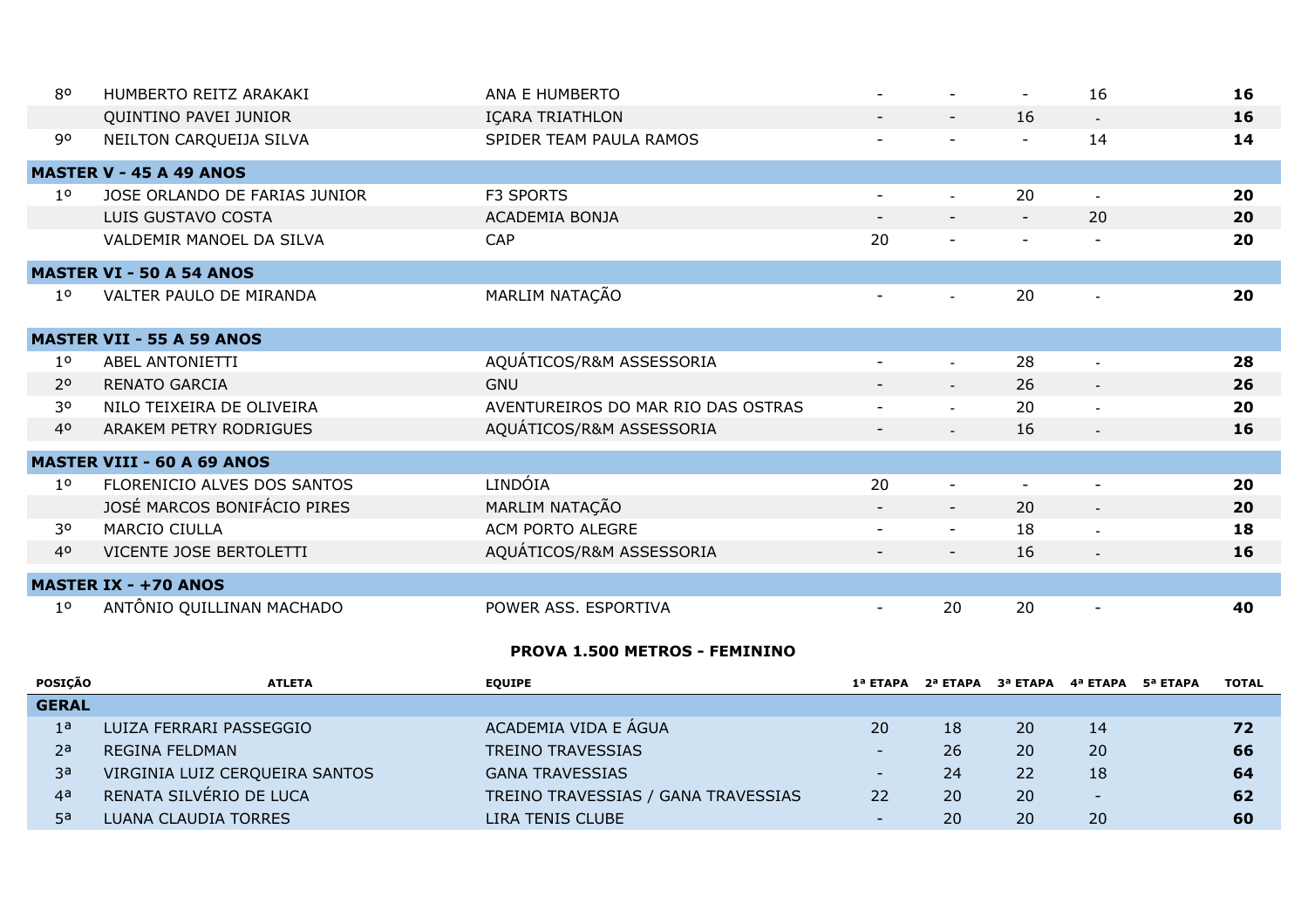|                | <b>INFANTIL - 10 A 13 ANOS</b>       |                              |                          |                          |                          |                          |    |
|----------------|--------------------------------------|------------------------------|--------------------------|--------------------------|--------------------------|--------------------------|----|
| 1 <sup>a</sup> | LAURA TEIXEIRA ROST                  | ACAD. PEIXINHO AZUL          | $\sim$                   | 20                       | 20                       | 20                       | 60 |
| 2 <sup>a</sup> | MARIANA CRUZZOLINI ALVES             | LIRA TENIS CLUBE             |                          |                          | 28                       | 16                       | 44 |
| 3a             | LAURA LOMBARDI                       | ACM PORTO ALEGRE             | $\blacksquare$           | $\blacksquare$           | 16                       | 18                       | 34 |
| 4 <sup>a</sup> | MARIA EDUARDA ROSA DA LUZ            | <b>DUDA ROSA</b>             | $\blacksquare$           | 18                       | $\sim$                   |                          | 18 |
| 5 <sup>a</sup> | NADINE NOLASCO RODRIGUES DE MARICHAL | ACM PORTO ALEGRE             |                          | $\sim$                   | 18                       |                          | 18 |
|                | <b>JUVENIL - 14 A 16 ANOS</b>        |                              |                          |                          |                          |                          |    |
| 1 <sup>a</sup> | INÊS SOFIA ANTUNES TORPES            | <b>MARISTA</b>               | $\blacksquare$           | $\sim$                   | 20                       | 20                       | 40 |
| 2 <sup>a</sup> | AMANDA TEIXEIRA ROST                 | ACAD. PEIXINHO AZUL          | $\blacksquare$           | 20                       | $\blacksquare$           | 18                       | 38 |
| 3a             | <b>JULIA DA SILVEIRA</b>             | ACM PORTO ALEGRE             |                          | 18                       | $\blacksquare$           | 16                       | 34 |
| 4 <sup>a</sup> | <b>LINDA TORRES BUGMANN</b>          | LIRA TENIS CLUBE             | $\blacksquare$           | $\blacksquare$           | $\overline{\phantom{a}}$ | 30                       | 30 |
|                | <b>SENIOR - 20 A 24 ANOS</b>         |                              |                          |                          |                          |                          |    |
| 1 <sup>a</sup> | LUIZA FERRARI PASSEGGIO              | ACADEMIA VIDA E ÁGUA         | 20                       | 18                       | 20                       | 14                       | 72 |
| 2 <sup>a</sup> | SOPHIA CRUZEIRO                      | <b>SEM EQUIPE</b>            | 30                       |                          |                          |                          | 30 |
| 3a             | <b>JULIA FERNANDES BARROSO</b>       | CEFID/UDESC                  | $\sim$                   | 20                       | $\sim$                   | $\blacksquare$           | 20 |
| 4 <sup>a</sup> | CLARA KNIERIM CORREIA                | UDESC/CEFID                  | $\blacksquare$           | $\blacksquare$           | 18                       | $\overline{\phantom{a}}$ | 18 |
|                |                                      |                              |                          |                          |                          |                          |    |
|                | <b>MASTER I - 25 A 29 ANOS</b>       |                              |                          |                          |                          |                          |    |
| 1 <sup>a</sup> | <b>TAILINE LISBOA</b>                | UDESC/CEFID                  | $\sim$                   | 22                       | 18                       | $\blacksquare$           | 40 |
| 2 <sup>a</sup> | THAYANE ROSA DE OLIVEIRA             | PERFORMANCE TREINAMENTO      | 20                       | $\blacksquare$           | $\sim$                   | $\blacksquare$           | 20 |
|                | <b>VELUMA ORSO</b>                   | RTT ASSESSORIA               |                          | 20                       |                          |                          | 20 |
|                | SAMANTHA MORETTI                     | NINE ACADEMIA                | $\blacksquare$           | $\omega$                 | 20                       | $\blacksquare$           | 20 |
| 5 <sup>a</sup> | KELLY GUEDES RODRIGUES DOS SANTOS    | POLICIA MILITAR SC           | $\sim$                   | 18                       | $\blacksquare$           |                          | 18 |
|                | LAISE NOGUEIRA                       | SEM EQUIPE                   | 18                       |                          | $\overline{\phantom{a}}$ |                          | 18 |
| 7a             | ROSANA CASTRO MENDEL                 | ACM PORTO ALEGRE             |                          | $\overline{\phantom{a}}$ | 16                       |                          | 16 |
| 8a             | JULIANA DA ROSA RODRIGUES            | SAPT NATAÇÃO                 |                          | $\blacksquare$           | 14                       | $\blacksquare$           | 14 |
|                | <b>MASTER II - 30 A 34 ANOS</b>      |                              |                          |                          |                          |                          |    |
| 1 <sup>a</sup> | <b>KARINE LIMA ROSSI</b>             | ITJ TRAVESSIAS               | $\mathbb{Z}^2$           | 28                       | $\sim$                   | 18                       | 46 |
| 2 <sup>a</sup> | <b>JULIA STUDENROTH</b>              | IRONMIND ASS. ESPORTIVA      |                          | $\sim$                   | $\blacksquare$           | 28                       | 28 |
| 3a             | BEATRIZ MONICA HASCKEL               | LIRA TÊNIS CLUBE             | $\blacksquare$           | $\sim$                   | $\blacksquare$           | 24                       | 24 |
| 4 <sup>a</sup> | FERNANDA MANFREDINI                  | JOINVILLE AGUAS ABERTAS      | $\overline{\phantom{a}}$ | $\bar{\phantom{a}}$      | $\overline{\phantom{a}}$ | 20                       | 20 |
| 5 <sup>a</sup> | <b>JOSIELLY WESTPHAL</b>             | VIVABEM ASSESSORIA ESPORTIVA | 20                       |                          | $\sim$                   |                          | 20 |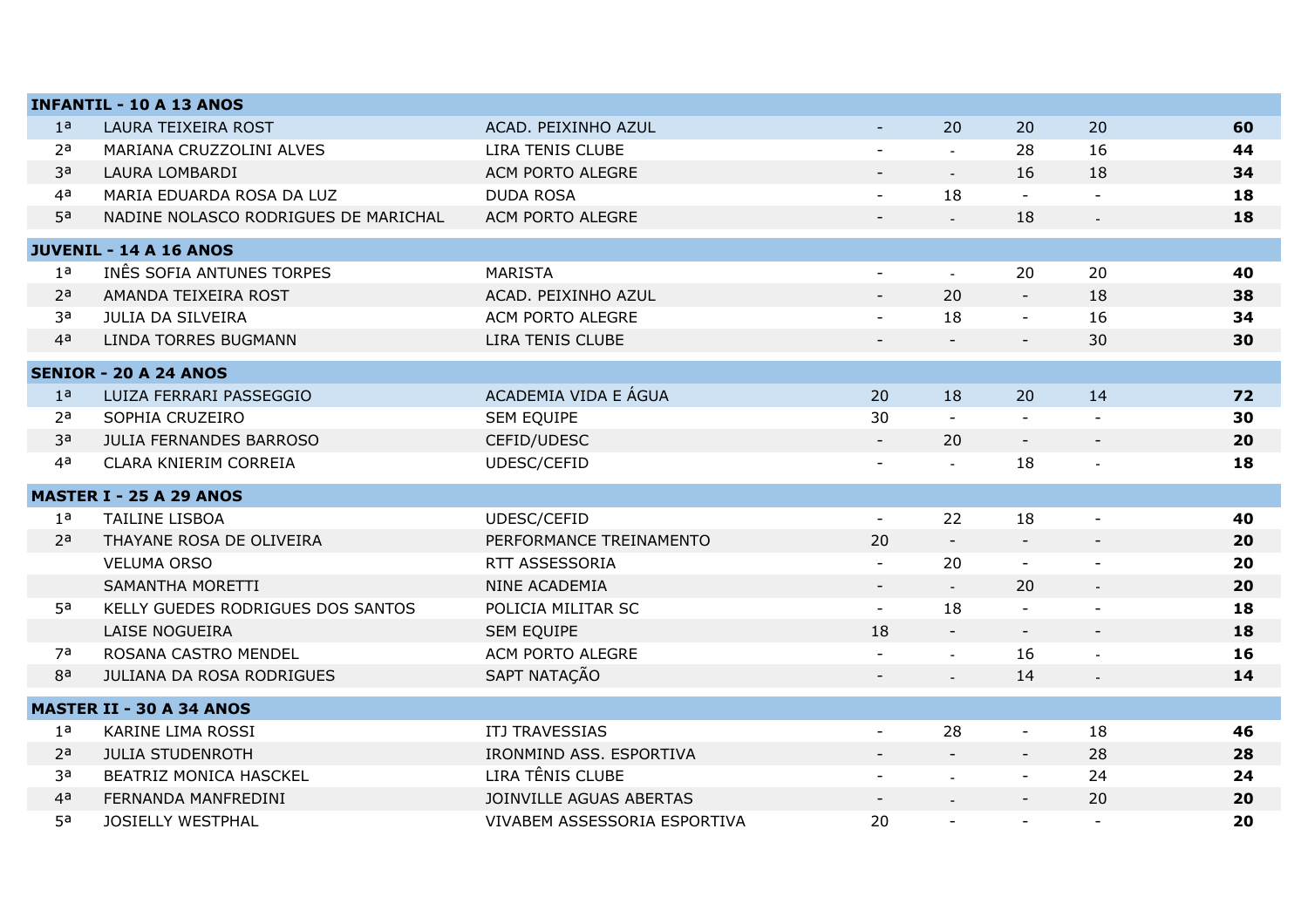|                 | LUANA ROSSINI AUGUSTI            | ACM PORTO ALEGRE                    |                          | $\mathbb{Z}^+$              | 20             |                          | 20             |
|-----------------|----------------------------------|-------------------------------------|--------------------------|-----------------------------|----------------|--------------------------|----------------|
|                 | PAMELA SOUZA                     | <b>CPH</b>                          | $\blacksquare$           | 20                          |                |                          | 20             |
| 8a              | ANA PAULA FERREIRA ALVES         | ACM PORTO ALEGRE                    |                          | $\mathcal{L}^{\mathcal{A}}$ | 18             | $\blacksquare$           | 18             |
| ga              | GRAZIELA MARIA DO NASCIMENTO     | LIRA TÊNIS CLUBE                    |                          |                             |                | 16                       | 16             |
|                 | NELISE RICHTER NETO              | ACM PORTO ALEGRE                    |                          | $\overline{a}$              | 16             | $\overline{\phantom{a}}$ | 16             |
| 10 <sup>a</sup> | CARLA WAGNER MATZENBACHER        | ACM PORTO ALEGRE                    | $\overline{\phantom{a}}$ | $\overline{a}$              | 14             | $\equiv$                 | 14             |
| 11 <sup>a</sup> | LUISA SIEVES                     | ACADEMIA LONG LIFE                  |                          |                             | 12             | $\blacksquare$           | 12             |
| 12 <sup>a</sup> | <b>MARUSKA MASSON</b>            | <b>ITAPEMA</b>                      |                          | $\overline{a}$              | 10             | $\blacksquare$           | 10             |
| 13 <sup>a</sup> | CAROLINA PATRICIA KONIG          | ACM PORTO ALEGRE                    |                          |                             | 9              |                          | 9 <sup>°</sup> |
|                 | <b>MASTER III - 35 A 39 ANOS</b> |                                     |                          |                             |                |                          |                |
| 1 <sup>a</sup>  | VIRGINIA LUIZ CERQUEIRA SANTOS   | <b>GANA TRAVESSIAS</b>              | $\blacksquare$           | 24                          | 22             | 18                       | 64             |
| 2 <sup>a</sup>  | LUANA CLAUDIA TORRES             | LIRA TENIS CLUBE                    | $\mathbf{u}$             | 20                          | 20             | 20                       | 60             |
| 3 <sup>a</sup>  | DANIELLE MONTEMOR PICHETH        | <b>MONTEMOR</b>                     | 18                       | 18                          | 10             | 12                       | 58             |
| 4 <sup>a</sup>  | GERUSA SCHRAMM SCHUTZ MACHADO    | LIRA TÊNIS CLUBE                    | $\mathbf{u}$             |                             | $\sim$         | 22                       | 22             |
| 5 <sup>a</sup>  | SURYA CANTARINO                  | CANTARINO                           | 20                       | $\mathbb{L}$                | $\blacksquare$ | $\mathbb{L}$             | 20             |
| 6 <sup>a</sup>  | ROSIANE ALVES DA SILVA           | AQUÁTICOS/R&M ASSESSORIA            |                          |                             | 18             | $\mathbf{r}$             | 18             |
| 7 <sup>a</sup>  | CARLA MARTINS DE FREITAS         | CLUBE DUQUE DE CAXIAS               |                          |                             | $\sim$         | 16                       | 16             |
|                 | MAGALI COSTA                     | AQUÁTICOS/R&M ASSESSORIA            | $\overline{\phantom{a}}$ | $\overline{a}$              | 16             | $\sim$                   | 16             |
| 9a              | ANA MARIA HUBER BAUR             | ATRIBRUSQUE                         |                          | $\overline{\phantom{a}}$    | $\sim$         | 14                       | 14             |
|                 | MARIA ELENA BRANCHER             | <b>EXSERCIENCE</b>                  |                          | $\overline{a}$              | 14             |                          | 14             |
| 10 <sup>a</sup> | <b>GLAUCIA FLOR</b>              | <b>ITAPEMA</b>                      |                          | $\overline{a}$              | 12             | $\overline{\phantom{a}}$ | 12             |
| 11 <sup>a</sup> | SUZANA DE MENDONÇA E SILVA       | ACM PORTO ALEGRE                    |                          |                             | 9              |                          | 9              |
|                 | <b>MASTER IV - 40 A 44 ANOS</b>  |                                     |                          |                             |                |                          |                |
| 1 <sup>a</sup>  | RENATA SILVÉRIO DE LUCA          | TREINO TRAVESSIAS / GANA TRAVESSIAS | 22                       | 20                          | 20             | $\blacksquare$           | 62             |
| 2 <sup>a</sup>  | ARIANE APARECIDA SIQUEIRA        | LIRA TENIS CLUBE                    | $\mathbf{v}$             |                             | 24             | 26                       | 50             |
| 3 <sup>a</sup>  | <b>FABIANA MORETTI</b>           | LIRA TENIS CLUBE                    | $\blacksquare$           | $\mathbb{L}^{\mathbb{N}}$   | 30             | $\omega$                 | 30             |
| 4 <sup>a</sup>  | LUCIANA MARINA SILVA             | <b>FS TEAM</b>                      |                          | $\overline{a}$              | 18             | $\blacksquare$           | 18             |
| 5 <sup>a</sup>  | HELENA DE OLIVEIRA DE ROCCHI     | ACM PORTO ALEGRE                    |                          | $\mathbf{r}$                | 16             | $\blacksquare$           | 16             |
| 6 <sup>a</sup>  | ANDREA LAMBERTS                  | <b>TREINO TRAVESSIAS</b>            | $\blacksquare$           | $\overline{a}$              | 14             | $\blacksquare$           | 14             |
| 7 <sup>a</sup>  | KAREN JOAQUIM AMORIM             | ACM PORTO ALEGRE                    |                          | $\frac{1}{2}$               | 12             | $\overline{\phantom{a}}$ | 12             |
| 8a              | LUCIANA FRANCO                   | ACM PORTO ALEGRE                    |                          | $\overline{a}$              | 10             | $\blacksquare$           | 10             |
|                 | <b>MASTER V - 45 A 49 ANOS</b>   |                                     |                          |                             |                |                          |                |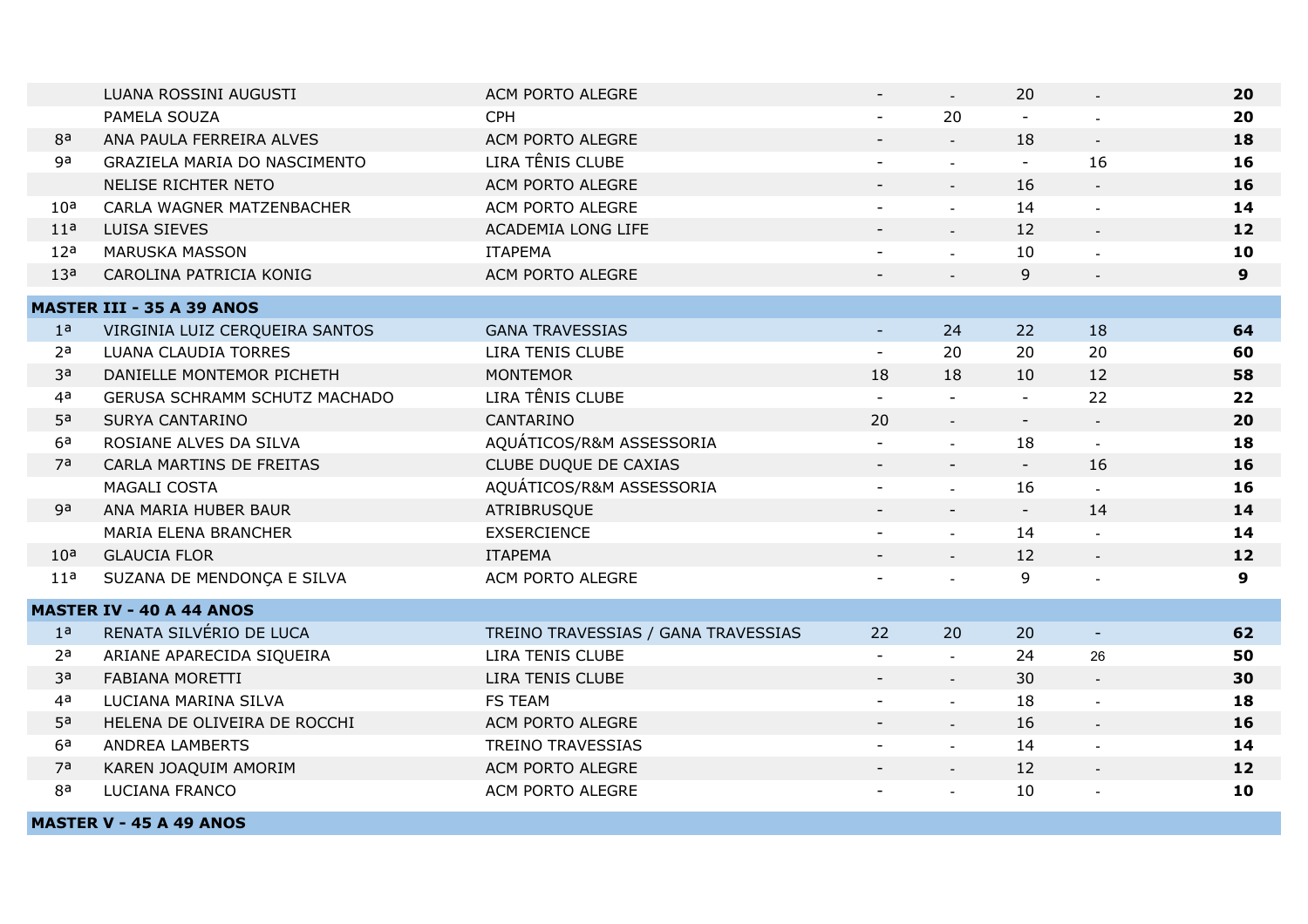| 1 <sup>a</sup>  | FERNANDA TEREZINHA VIEIRA         | <b>TREINO TRAVESSIAS</b>      |                | 18                       | 14                       | 20                          | 52 |
|-----------------|-----------------------------------|-------------------------------|----------------|--------------------------|--------------------------|-----------------------------|----|
| 2 <sup>a</sup>  | <b>MARCELA PIERRY</b>             | FPAE   VIDA ATIVA             | $\sim$         | 30                       |                          | $\sim$                      | 30 |
| 3a              | <b>DENISE ENGEL</b>               | STUDIO CORPO LIVRE            | 28             |                          |                          |                             | 28 |
| 4 <sup>a</sup>  | <b>LUCIANE WINGERT</b>            | GRÊMIO NÁUTICO UNIÃO          | $\blacksquare$ | $\mathbb{Z}^2$           | 26                       | $\overline{\phantom{a}}$    | 26 |
| 5 <sup>a</sup>  | ELISANDRA FERRARI ALVES           | ACADEMIA VIDA E ÁGUA          | 20             | $\blacksquare$           |                          |                             | 20 |
|                 | ISABEL CRISTINA GOULART NUNES     | ACM PORTO ALEGRE              |                | $\omega$                 | 20                       | $\overline{\phantom{a}}$    | 20 |
|                 | MARIA CLAUDIA PEIXOTO CENCI       | FABIO PIERRY ASS. ESPORTIVA   | $\blacksquare$ | 20                       |                          | $\sim$                      | 20 |
| ga              | <b>FABIANA TAVARES</b>            | JOINVILLE AGUAS ABERTAS       |                |                          | $\overline{\phantom{a}}$ | 18                          | 18 |
|                 | <b>SORAYA LOPES</b>               | AQUÁTICOS/R&M ASSESSORIA      | $\blacksquare$ | $\omega$                 | 18                       | $\sim$                      | 18 |
| 10 <sup>a</sup> | <b>CARLA MARQUES NUNES</b>        | ACM PORTO ALEGRE              |                | $\equiv$                 | 16                       | $\mathcal{L}_{\mathcal{A}}$ | 16 |
|                 | <b>SIMONE NOGARA</b>              | <b>BLUMENAU AGUAS ABERTAS</b> |                |                          | $\blacksquare$           | 16                          | 16 |
| 12 <sup>a</sup> | <b>TATIANA TAVARES</b>            | <b>GANA TRAVESSIAS</b>        | $\blacksquare$ | $\mathbb{Z}^2$           | 12                       | $\blacksquare$              | 12 |
| 13 <sup>a</sup> | FERNANDA KNIJNIK                  | GRÊMIO NÁUTICO UNIÃO          |                | $\sim$                   | 10                       | $\blacksquare$              | 10 |
|                 | <b>MASTER VI - 50 A 54 ANOS</b>   |                               |                |                          |                          |                             |    |
| 1 <sup>a</sup>  | <b>ELIANE MANSAN</b>              | ACAD. PEIXINHO AZUL           | $\blacksquare$ | 20                       | 16                       | 20                          | 56 |
| 2 <sup>a</sup>  | ANA LUISA CORREA RODRIGUES        | <b>TREINO TRAVESSIAS</b>      | 26             |                          |                          | $\blacksquare$              | 26 |
| за              | ALEXANDRA ZUCOLOTTO               | ACM PORTO ALEGRE              |                | $\mathbb{Z}^2$           | 20                       | $\blacksquare$              | 20 |
| 4 <sup>a</sup>  | ELEONORA DORSI                    | F3 SPORTS                     |                |                          | 18                       |                             | 18 |
|                 |                                   |                               |                |                          |                          |                             |    |
|                 | <b>MSTER VII - 55 A 59 ANOS</b>   |                               |                |                          |                          |                             |    |
| 1 <sup>a</sup>  | <b>REGINA FELDMAN</b>             | <b>TREINO TRAVESSIAS</b>      | $\blacksquare$ | 26                       | 20                       | 20                          | 66 |
| 2 <sup>a</sup>  | SANDRA REGINA VAZ                 | RACER ACADEMIA                | 24             |                          |                          |                             | 24 |
| 3 <sup>a</sup>  | MARIA BEATRIZ ARÊAS BITTENCOURT   | <b>FORMA FITNESS</b>          | 20             | $\blacksquare$           | $\blacksquare$           | $\blacksquare$              | 20 |
| 4 <sup>a</sup>  | <b>LONISE GERSTNER</b>            | GRÊMIO NÁUTICO UNIÃO          |                | $\sim$                   | 18                       | $\sim$                      | 18 |
| 5 <sup>a</sup>  | ANDREA SANRATOSA FREIRE           | <b>TREINO TRAVESSIAS</b>      | $\blacksquare$ | $\overline{\phantom{a}}$ | 16                       | $\blacksquare$              | 16 |
| 6 <sup>a</sup>  | SONIA CORDEIRO                    | <b>LAS LUNAS</b>              |                | $\sim$                   | 14                       | $\sim$                      | 14 |
| 7 <sup>a</sup>  | ALZIRA MACHADO                    | ACM PORTO ALEGRE              | $\blacksquare$ | $\omega$                 | 12                       | ◆                           | 12 |
| 8a              | ROZANE DE JESUS COSTA             | ACM PORTO ALEGRE              |                | $\blacksquare$           | 10                       | $\blacksquare$              | 10 |
|                 | <b>MASTER VIII - 60 A 69 ANOS</b> |                               |                |                          |                          |                             |    |
| 1a              | ROSA MARIA FERLINI DE ARAÚJO      | GRÊMIO NÁUTICO UNIÃO          | 20             | $\blacksquare$           | $\sim$                   | $\blacksquare$              | 20 |
|                 | ELIZABETE VERONICA TOME           | <b>GANA TRAVESSIAS</b>        |                |                          | 20                       | $\overline{a}$              | 20 |
|                 |                                   |                               |                |                          |                          |                             |    |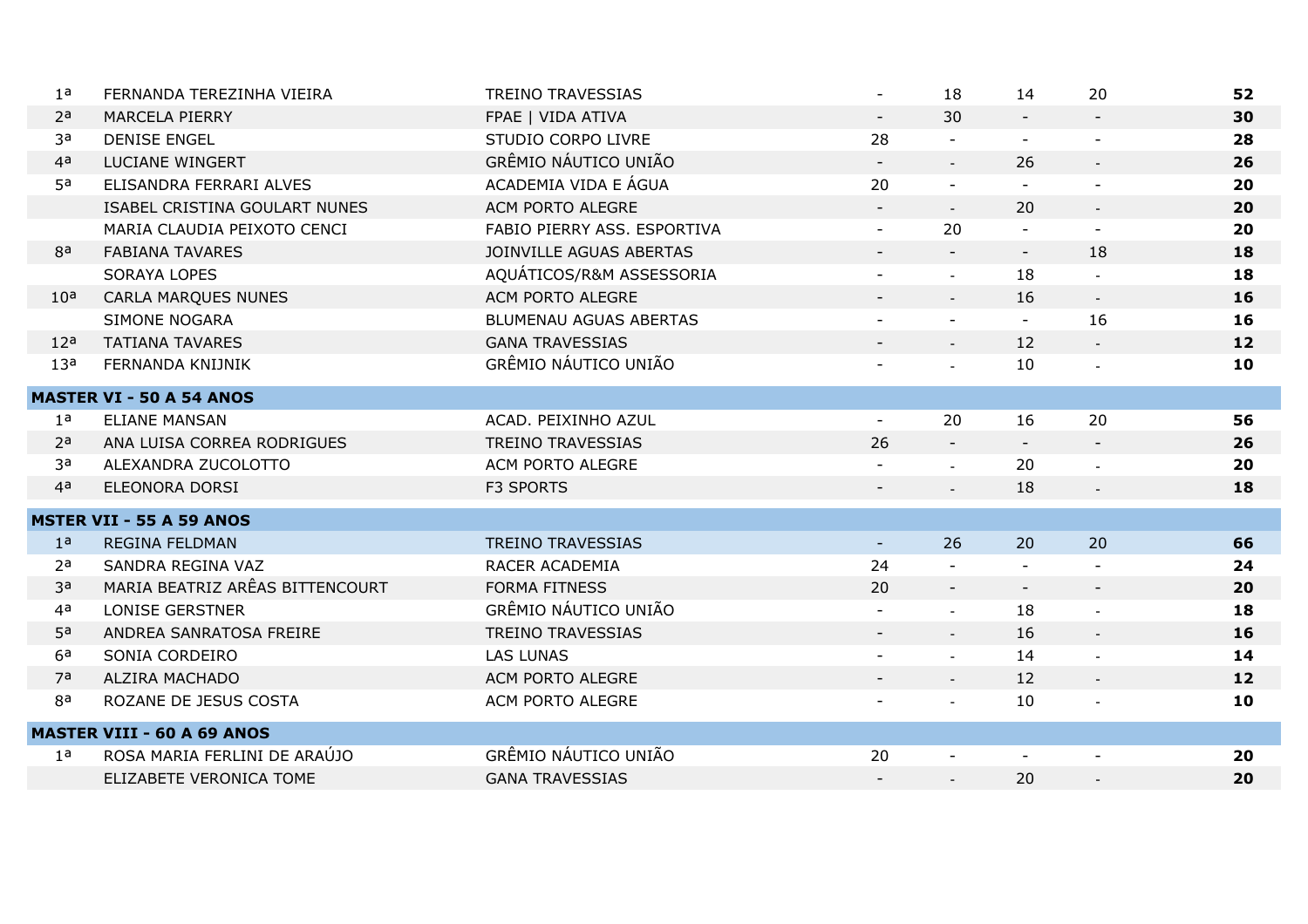#### **PROVA 1.500 METROS - MASCULINO**

| POSIÇÃO         | <b>ATLETA</b>                    | <b>EQUIPE</b>                |                          |                          | 1ª ETAPA 2ª ETAPA 3ª ETAPA 4ª ETAPA 5ª ETAPA |                          | <b>TOTAL</b> |
|-----------------|----------------------------------|------------------------------|--------------------------|--------------------------|----------------------------------------------|--------------------------|--------------|
| <b>GERAL</b>    |                                  |                              |                          |                          |                                              |                          |              |
| 1 <sup>o</sup>  | <b>LUCAS DAVESAC</b>             | <b>ITJ TRAVESSIAS</b>        | 30                       | 30                       | 30                                           | 30                       | 120          |
| 2 <sup>o</sup>  | <b>BRUNO SEEMANN</b>             | LIRA TÊNIS CLUBE             | 24                       | 20                       | 20                                           | 20                       | 84           |
| 3 <sup>o</sup>  | <b>LUCAS RECH</b>                | ABAIN NATAÇÃO BRUSQUE        |                          | 24                       | 28                                           | 28                       | 80           |
| 40              | <b>CYRANO NETTO BRASIL</b>       | <b>CNB NATACAO</b>           | 20                       | 20                       | 20                                           | 20                       | 80           |
| 50              | MOACYR GUEDES JÚNIOR             | LIRA TÊNIS CLUBE             | 28                       | $\blacksquare$           | 24                                           | 24                       | 76           |
|                 | <b>INFANTIL - 10 A 13 ANOS</b>   |                              |                          |                          |                                              |                          |              |
| 1 <sup>o</sup>  | JOÃO VITOR MOREIRA DA SILVA      | ACAD. PEIXINHO AZUL          | $\blacksquare$           | 20                       | 18                                           | 16                       | 54           |
| 2 <sup>o</sup>  | IGOR BERTOLI MEIRA               | NEWPACE ASSESSORIA ESPORTIVA | 20                       | $\overline{\phantom{a}}$ | $\equiv$                                     | 18                       | 38           |
| 30              | <b>GABRIEL LOMBARDI</b>          | ACM PORTO ALEGRE             |                          |                          | 16                                           | 14                       | 30           |
| 40              | CAIO SHIGEEDA FACCHINI           | FACCHINI/NADAR ITAJAÍ        | $\overline{\phantom{a}}$ | $\blacksquare$           | $\overline{\phantom{a}}$                     | 20                       | 20           |
|                 | RODRIGO FEITEN WINGERT SANT ANNA | GRÊMIO NÁUTICO UNIÃO         | $\blacksquare$           |                          | 20                                           | $\blacksquare$           | 20           |
| 6 <sup>o</sup>  | GUILHERME MARINHO GUGLIELMO      | LIRA TENIS CLUBE             |                          | 18                       |                                              |                          | 18           |
|                 | <b>JUVENIL - 14 A 16 ANOS</b>    |                              |                          |                          |                                              |                          |              |
| 1 <sup>o</sup>  | LUCAS DAVESAC                    | <b>ITJ TRAVESSIAS</b>        | 30                       | 30                       | 30                                           | 30                       | 120          |
| 2 <sup>0</sup>  | <b>LUCAS RECH</b>                | ABAIN NATAÇÃO BRUSQUE        |                          | 24                       | 28                                           | 28                       | 80           |
| 30              | CRISTIANO PEREIRA                | NADAR ITAJAÍ                 | $\blacksquare$           | $\mathbf{r}$             | 20                                           | 20                       | 40           |
| 40              | PEDRO MANOEL MOREIRA DA SILVA    | ACAD. PEIXINHO AZUL          | $\equiv$                 | 18                       | $\blacksquare$                               | 18                       | 36           |
|                 | VITOR BERTOLI MEIRA              | NEWPACE ASSESSORIA ESPORTIVA | 20                       | $\blacksquare$           | $\overline{a}$                               | 16                       | 36           |
| 6 <sup>o</sup>  | <b>JULIO CESAR BIRKNER</b>       | <b>UNISUL</b>                | $\blacksquare$           | 26                       | $\blacksquare$                               |                          | 26           |
| 70              | ARTHUR PETTER FERREIRA           | NADAR ITAJAÍ                 |                          |                          |                                              | $\blacksquare$<br>22     | 22           |
| 80              | CRISTIANO AGLICERIO PEREIRA      | NADAR ITAJAI                 |                          | 20                       | $\blacksquare$                               |                          |              |
| 90              | KAUÃ BASTOS                      |                              | $\blacksquare$           |                          | $\blacksquare$                               | $\overline{\phantom{a}}$ | 20           |
|                 |                                  | ACM PORTO ALEGRE             | $\blacksquare$           |                          | 18                                           |                          | 18           |
| 10 <sup>o</sup> | LUCAS GIRADI                     | F3 SPORTS                    |                          | 16                       |                                              |                          | 16           |
|                 | <b>JÚNIOR - 17 A 19 ANOS</b>     |                              |                          |                          |                                              |                          |              |
| 1 <sup>o</sup>  | <b>VICTOR MAFRA</b>              | POWER ASS. ESPORTIVA         |                          |                          | $\blacksquare$                               | 26                       | 26           |
| 2 <sup>o</sup>  | PEDRO JOB MELLO PIGATTO          | ACAD. PEIXINHO AZUL          |                          |                          | 20                                           |                          | 20           |
|                 | <b>SENIOR - 20 A 24 ANOS</b>     |                              |                          |                          |                                              |                          |              |
| 1 <sup>o</sup>  | EDUARDO VICENZI BRANDALISE       | <b>F3 SPORTS</b>             | $\blacksquare$           |                          | 20                                           | 20                       | 40           |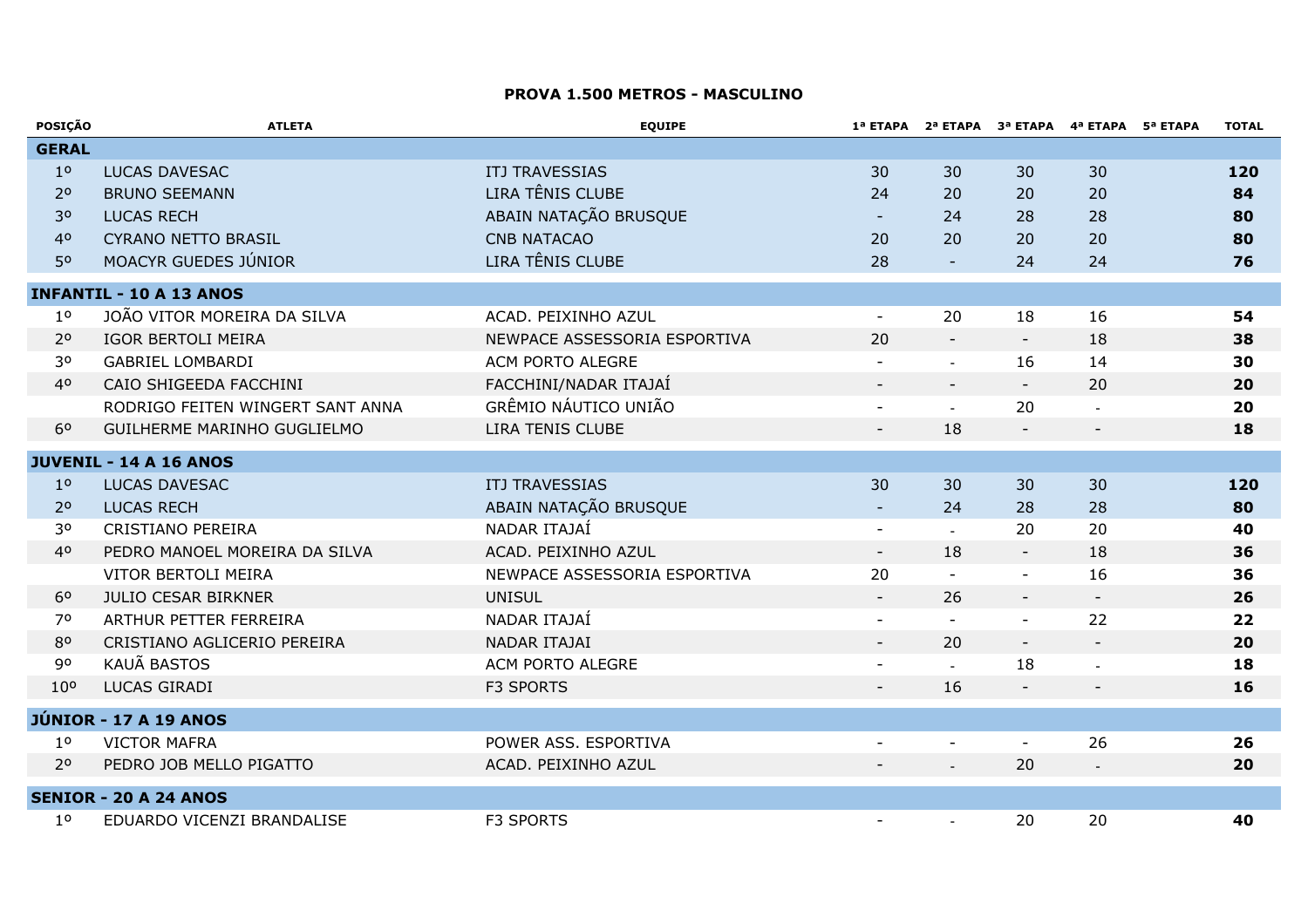| 2 <sup>o</sup><br><b>NATAN LEAL BORGES</b>         | <b>CPH</b>                  |                          | 20                       |                          | $\blacksquare$                                | 20 |
|----------------------------------------------------|-----------------------------|--------------------------|--------------------------|--------------------------|-----------------------------------------------|----|
| 30<br>DILSON PASINI LIMA                           | S.R. MAMPITUBA              |                          | $\mathbf{r}$             | 18                       |                                               | 18 |
| <b>MATHEUS SANTOS</b>                              | STARTFIT NAVEGANTES         |                          |                          | $\sim$                   | 18                                            | 18 |
| <b>MASTER I - 25 A 29 ANOS</b>                     |                             |                          |                          |                          |                                               |    |
| $1^{\circ}$<br><b>GILLIARD JUNCKES</b>             | NADAR ITAJAI                | $\blacksquare$           | 18                       | 10                       | 16                                            | 44 |
| 2 <sup>o</sup>                                     | POWER ASS. ESPORTIVA        |                          | $\blacksquare$           | 20                       | 20                                            |    |
| YURI WOJCIECHOWSKI                                 |                             |                          |                          |                          |                                               | 40 |
| 30<br><b>MATHEUS PERES</b>                         | CEFID/UDESC                 | $\blacksquare$           | 20                       |                          |                                               | 20 |
| PEDRO ERNESTO AMARAL DOS SANTOS                    | LINDÓIA                     | 20                       | $\overline{\phantom{a}}$ | $\overline{\phantom{a}}$ | $\sim$                                        | 20 |
| 50<br>FELIPPE LUIZ DALPIAZ                         | POWER ASS. ESPORTIVA        | $\blacksquare$           | $\blacksquare$           | $\blacksquare$           | 18                                            | 18 |
| LUCA SILVA RIETH                                   | S.R. MAMPITUBA              |                          | $\blacksquare$           | 18                       | $\sim$                                        | 18 |
| RODRIGO CUNHA RIBAS                                | STUDIO CORPO LIVRE          | 18                       | $\blacksquare$           |                          | $\overline{a}$                                | 18 |
| 80<br>LUCAS FELIPE ROBAERT FERREIRA                | ACM PORTO ALEGRE            | $\overline{\phantom{a}}$ | $\overline{\phantom{a}}$ | 16                       | $\blacksquare$                                | 16 |
| 90<br>RODRIGO CAMARGO PRATES                       | <b>TREINO TRAVESSIAS</b>    |                          | $\blacksquare$           | 14                       | $\blacksquare$                                | 14 |
| 10 <sup>o</sup><br>DANIEL FAITAO BALVEDI           | <b>SEM EQUIPE</b>           |                          | $\sim$                   | 12                       | $\blacksquare$                                | 12 |
| 11 <sup>0</sup><br><b>GABRIEL MARQUES REGINATO</b> | UDESC/CEFID                 | $\blacksquare$           | $\sim$                   | 9                        | $\overline{\phantom{a}}$                      | 9  |
| 120<br>EDUARDO HAYASHI SANT'ANA                    | AQUÁTICOS/R&M ASSESSORIA    |                          | $\overline{\phantom{a}}$ | 8                        | $\blacksquare$                                | 8  |
| <b>MASTER II - 30 A 34 ANOS</b>                    |                             |                          |                          |                          |                                               |    |
| <b>BRUNO SEEMANN</b><br>1 <sup>0</sup>             | LIRA TÊNIS CLUBE            | 24                       | 20                       | 20                       | 20                                            | 84 |
| 2 <sup>o</sup><br>FELIPE DOMINGOS LISBOA           | UDESC/CEFID                 | 18                       | 16                       | 18                       | 18                                            | 70 |
| 30<br><b>BRUNO BOPPRÉ</b>                          | <b>SOW FLORIPA</b>          | 22                       | 18                       | 16                       | $\blacksquare$                                | 56 |
| 4 <sup>o</sup><br><b>KARLEL MARQUES</b>            | <b>CLUBE THALIA</b>         | 20                       | 10                       |                          | $\blacksquare$                                | 30 |
| 50<br><b>DOUGLAS BRUCHADO</b>                      | <b>UNISUL</b>               | 14                       | $\blacksquare$           | 10                       | $\mathord{\hspace{1pt}\text{--}\hspace{1pt}}$ | 24 |
| 6 <sup>o</sup><br><b>GUILHERME KUHN</b>            | AK                          | $\blacksquare$           | 8                        |                          | 12                                            | 20 |
| 70<br>RAFAEL FRANZONI                              | F3 SPORTS                   | $\omega_{\rm c}$         | 9                        | 9                        | $\sim$                                        | 18 |
| 80<br>MARCOS ALFARO OXANDABARATZ                   | <b>TREINO TRAVESSIA</b>     | 16                       |                          |                          | $\blacksquare$                                | 16 |
| WILLIAM DE OLIVEIRA ALVES                          | ITJ TRAVESSIAS              | $\blacksquare$           | $\blacksquare$           | $ \,$                    | 16                                            | 16 |
| 10 <sup>o</sup><br>ALEXANDRE CANGUSSU BENTO        | POWER ASS. ESPORTIVA        | $\blacksquare$           | $\sim$                   | $\blacksquare$           | 14                                            | 14 |
| <b>GABRIEL JACOMEL</b>                             | AR SPORT WEAR               |                          | 14                       |                          | $\sim$                                        | 14 |
| LEONARDO GONÇALVES LUCIANO                         | UDESC/CEFID                 | $\blacksquare$           | $\mathbb{Z}^2$           | 14                       | $\omega$                                      | 14 |
| BRUNO MARIOTTO JUBRAN<br>13 <sup>o</sup>           | ACM PORTO ALEGRE            | $\blacksquare$           | $\omega$                 | 12                       | $\blacksquare$                                | 12 |
| CRISTIANO ARAÚJO                                   | <b>ACADEMIA SPORTCENTER</b> | 12                       | $\blacksquare$           |                          | $-$                                           | 12 |
| <b>LEANDRO BARBOSA</b>                             | <b>CPH</b>                  |                          | 12                       |                          | $\overline{\phantom{a}}$                      | 12 |
|                                                    |                             |                          |                          |                          |                                               |    |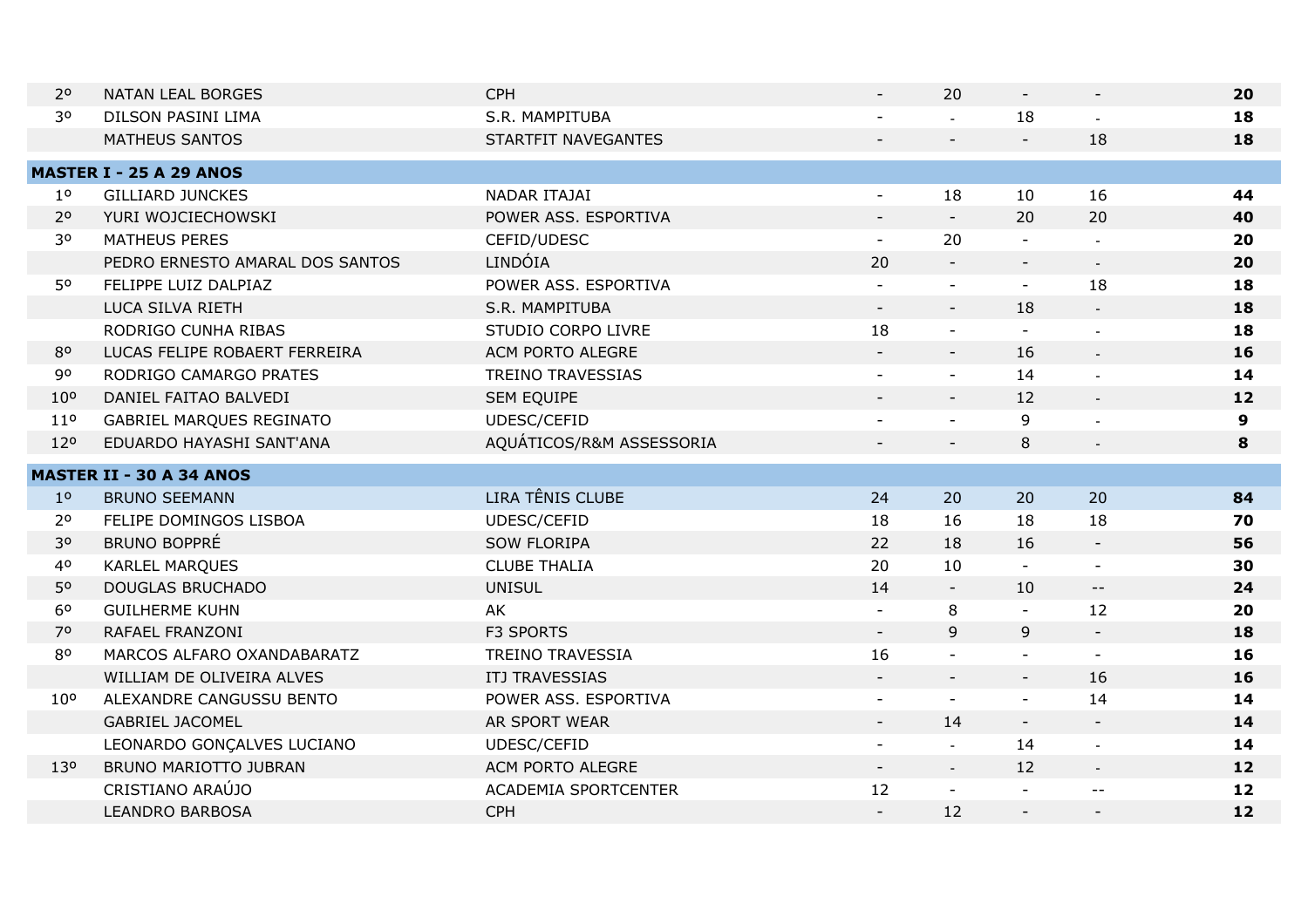| 160             | <b>GUILHERME CHIAMULERA</b>        | MARRETA AQUÁTICA            |                             | $\sim$                   |                          | 10                        | 10                      |
|-----------------|------------------------------------|-----------------------------|-----------------------------|--------------------------|--------------------------|---------------------------|-------------------------|
| 170             | LUIS ROBERTO SCHWERTNER STOFFEL    | ACM PORTO ALEGRE            |                             | $\mathbb{Z}^2$           | 8                        | $\mathbf{L}$              | 8                       |
| 180             | ALEX RENATO ALVES DE OLIVEIRA      | AK                          |                             | $\overline{7}$           |                          |                           | $\overline{\mathbf{z}}$ |
| 190             | RODRIGO AMORIM                     | POLICIA MILITAR SC          | $\blacksquare$              | 6                        |                          | $\overline{\phantom{a}}$  | 6                       |
|                 | <b>MASTER III - 35 A 39 ANOS</b>   |                             |                             |                          |                          |                           |                         |
| $1^{\circ}$     | HENRIQUE ABIB                      | PERSONAL CARE               | 26                          | 22                       | 26                       |                           | 74                      |
| 2 <sup>o</sup>  | RAMAI MENDES MACEDO DE V. DIAS     | LIRA TÊNIS CLUBE            | 20                          | 18                       | 16                       | $\overline{\phantom{a}}$  | 54                      |
| 30              | GUILHERME WOLFFENBUTTEL MARIATH    | <b>TREINO TRAVESSIAS</b>    | $\blacksquare$              | $\mathbf{r}$             | 20                       | 20                        | 40                      |
| 40              | <b>CLAYTON JOSÉ BERNARDO</b>       | ACQUA MUNDI ACADEMIA        | $\mathcal{L}_{\mathcal{A}}$ | 14                       |                          | 16                        | 30                      |
|                 | <b>DANIEL ABREU</b>                | ACADEMIA VIDA E ÁGUA        | 12                          | $\sim$                   | 8                        | 10                        | 30                      |
|                 | ÉRICO LOMBARDI                     | ACM PORTO ALEGRE            | 14                          | 9                        | $\overline{7}$           |                           | 30                      |
| 70              | CARLOS JOSÉ HEIMFARTH              | MARLIM NATAÇÃO              | $\blacksquare$              | 12                       | 14                       | $\blacksquare$            | 26                      |
| 80              | JOAO GUILHERME DE MELO             | CEFID/UDESC                 | $\blacksquare$              | 20                       |                          | $\sim$                    | 20                      |
| 90              | WALTER LOPES PEDRO                 | F3 SPORTS                   |                             | 10                       | 9                        | $\blacksquare$            | 19                      |
| 10 <sup>o</sup> | <b>CRISTIANO SCHNOREMBERGER</b>    | JOINVILLE ÁGUA ABERTAS      | $\overline{\phantom{a}}$    | $\overline{\phantom{a}}$ | $\overline{\phantom{a}}$ | 18                        | 18                      |
|                 | FERNANDO DA FONSECA FARIA          | F3 SPORTS                   | $\sim$                      | $\mathbb{Z}^2$           | 18                       |                           | 18                      |
|                 | TIAGO OPALA VIEIRA                 | <b>IRONMIND</b>             | 18                          | $\blacksquare$           |                          |                           | 18                      |
| 13 <sup>o</sup> | <b>CAMILO MENGARDA</b>             | LOJA DA IRRIGAÇÃO           |                             | 16                       |                          |                           | 16                      |
|                 | RAFAEL RIBAS                       | <b>SEM EQUIPE</b>           | 16                          | $\overline{\phantom{a}}$ | $\overline{\phantom{a}}$ | $\sim$                    | 16                      |
| 150             | MARCELO ARTUNGUI                   | <b>TEAM MALHARTE</b>        |                             |                          |                          | 14                        | 14                      |
| 160             | <b>FELIPE LEDUR</b>                | F3 SPORTS                   |                             | $\sim$                   | 12                       | $\mathbb{Z}^{\mathbb{Z}}$ | 12                      |
|                 | LUCIO VASCONCELLO DO AMARAL ABREU  | NINE ACADEMIA               | $\blacksquare$              | 12                       |                          | $\overline{\phantom{a}}$  | 12                      |
|                 | <b>VAGNER CARMO</b>                | RUN THE CITY ASS. ESPORTIVA |                             | $\sim$                   | $\blacksquare$           | 12                        | 12                      |
| 190             | DIEGO CAMPOS                       | <b>SEM EQUIPE</b>           |                             | $\overline{a}$           | 10                       | $\overline{a}$            | 10                      |
| 200             | CARLOS HENRIQUE STUDENROTH         | IRONMIND ASS. ESPORTIVA     |                             | $\sim$                   |                          | $\mathsf 9$               | 9                       |
| 210             | CARLOS ROBERTO CONSTANTINOV JUNIOR | NINE ACADEMIA               | $\blacksquare$              | 8                        | $\blacksquare$           |                           | 8                       |
|                 | WASHINTON LUIZ ALVES DA SILVA JR   | MARRETA AQUÁTICA            |                             | $\blacksquare$           | $\overline{\phantom{a}}$ | 8                         | 8                       |
| 230             | EDUARDO JAQUES DA LUZ              | PAI DA DUDA                 |                             | $\overline{7}$           |                          | $\blacksquare$            | 7                       |
|                 | <b>MASTER IV - 40 A 44 ANOS</b>    |                             |                             |                          |                          |                           |                         |
| 1 <sup>0</sup>  | MOACYR GUEDES JÚNIOR               | LIRA TÊNIS CLUBE            | 28                          | $\blacksquare$           | 24                       | 24                        | 76                      |
| 2 <sup>o</sup>  | EDUARDO MEINEL BOEHME              | BLUMENAU ÁGUAS ABERTAS      | 18                          | 8                        | 10                       | 10                        | 46                      |
|                 | <b>FERNANDO BECHER</b>             | NINE ACADEMIA               |                             | 14                       | 14                       | 18                        | 46                      |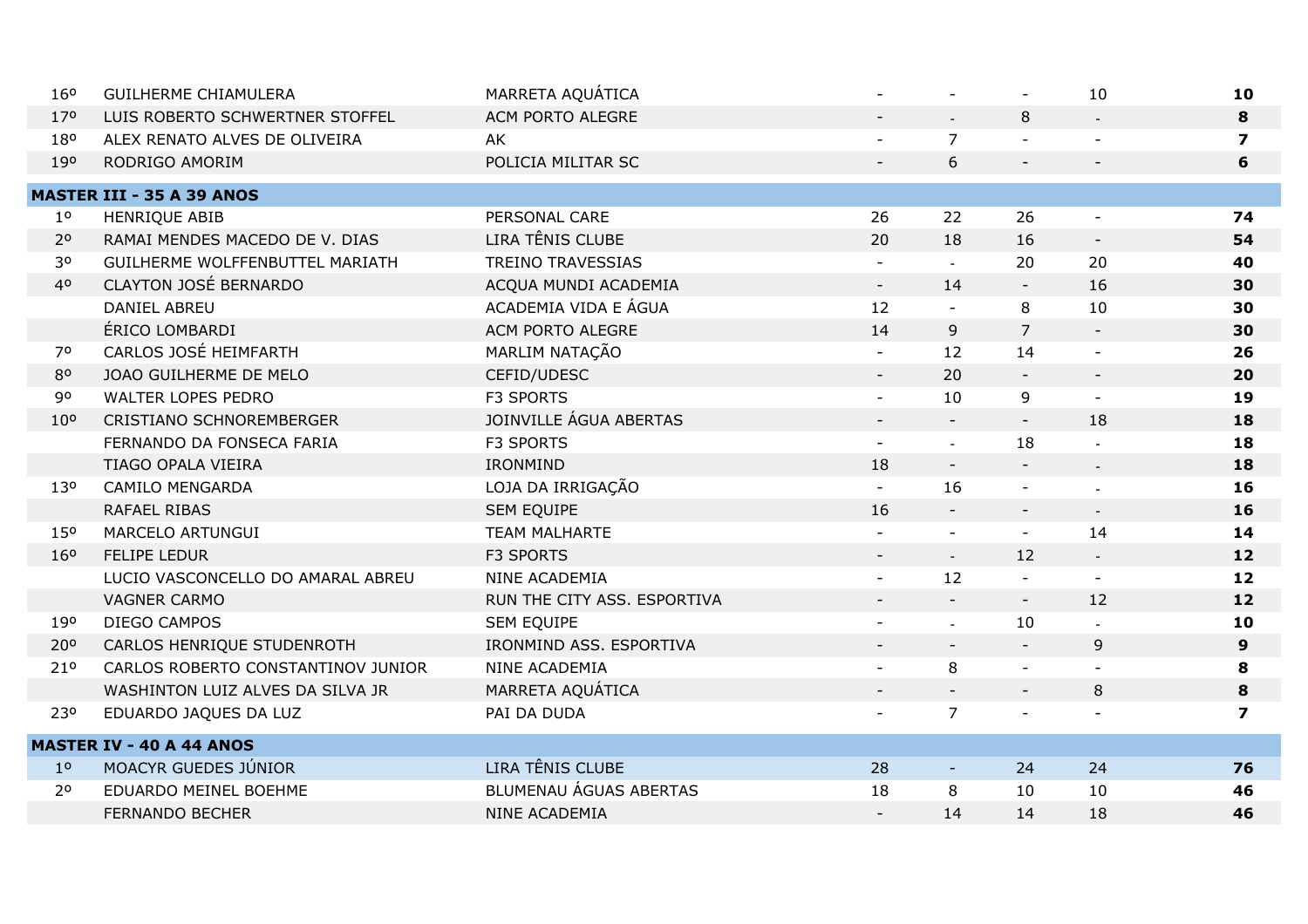| 40              | MAURO ROBERTO HIRT               | POWER ASS. ESPORTIVA         |                          | 16             | 16             | 12                        | 44 |
|-----------------|----------------------------------|------------------------------|--------------------------|----------------|----------------|---------------------------|----|
| 50              | <b>LEANDRO MENEGAZ</b>           | POWER ASS. ESPORTIVA         | $\sim$                   | 20             | 22             | $\blacksquare$            | 42 |
| 6 <sup>o</sup>  | <b>RAY BORGES MARTINS</b>        | POWER ASS. ESPORTIVA         | 16                       | 9              | 8              | $\blacksquare$            | 33 |
| 70              | RODOLFO KOCHE                    | POWER ASS. ESPORTIVA         |                          | 18             | $\sim$         | 14                        | 32 |
| 80              | JAMES ZOSCHKE                    | POWER ASS. ESPORTIVA         | $\blacksquare$           | $\sim$         | $\sim$         | 20                        | 20 |
|                 | MAURICIO SOARES                  | SEM EQUIPE                   | $\blacksquare$           | $\blacksquare$ | 20             | $\blacksquare$            | 20 |
|                 | OLIVER SCHEIDT                   | <b>SCHEIDT WATER SPORTS</b>  | 20                       | $\blacksquare$ |                |                           | 20 |
| 11 <sup>o</sup> | FERNANDO IZUMI JUNIOR            | CLUBE ATLÉTICO BAEPENDI      | $\sim$                   | $\equiv$       | 9              | 9                         | 18 |
|                 | LUIS HENRIQUE SIQUEIRA JUNIOR    | <b>GNU</b>                   |                          | $\mathbb{Z}^2$ | 18             |                           | 18 |
| 130             | RODRIGO BORGMANN DOS REIS        | ATRIJAR JARAGUA DO SUL       |                          | $\blacksquare$ | $\sim$         | 16                        | 16 |
| 140             | JULIANO VIECELI                  | SEM EQUIPE                   | $\blacksquare$           | $\overline{7}$ | $\overline{7}$ |                           | 14 |
| 15 <sup>o</sup> | ANDRE LUIZ MEIRA DE OLIVEIRA     | F3 SPORTS                    |                          |                | 12             | $\sim$                    | 12 |
|                 | MIGUEL MORETO                    | F3 SPORTS                    |                          | 6              | 6              |                           | 12 |
| 170             | MARCELO GROSSI                   | POWER ASS. ESPORTIVA         | $\overline{\phantom{a}}$ | 10             | $\blacksquare$ | $\blacksquare$            | 10 |
| 180             | ANAXANDRE ISE                    | PUC/PR                       |                          |                |                | 8                         | 8  |
| 190             | DAGOBERTO CASTOLDI               | ITJ TRAVESSIAS               |                          | 5              | $\sim$         | $\overline{\phantom{a}}$  | 5  |
|                 | RODRIGO COLARES FRITZ            | AQUÁTICOS/R&M ASSESSORIA     | Ξ.                       | $\mathbf{r}$   | 5              | $\blacksquare$            | 5  |
|                 | <b>MASTER V - 45 A 49 ANOS</b>   |                              |                          |                |                |                           |    |
| 1 <sup>o</sup>  | DANIEL SCHLICHTING               | POWER WS                     | 18                       | 20             | 20             | 14                        | 72 |
| 2 <sup>o</sup>  | FÁBIO JOBIM                      | VIVABEM ASSESSORIA ESPORTIVA | 20                       | 18             | 18             | $\blacksquare$            | 56 |
| 30              | JOÃO FRANCISCO ANSCHAU DO AMARAL | <b>SPORTCENTER</b>           | 16                       | 12             | 9              | 9                         | 46 |
| 40              | LUCIANO SOUSA DA COSTA           | POWER ASS. ESPORTIVA         |                          | 16             | 16             | 12                        | 44 |
| 50              | <b>HUGO NORA</b>                 | <b>CLUBE BAEPENDI</b>        | $\blacksquare$           | 14             | $\sim$         | 16                        | 30 |
| 6 <sup>o</sup>  | CARLOS EDUARDO FERRARI CARDOSO   | LIRA TÊNIS CLUBE             |                          |                | $ \,$          | 20                        | 20 |
| 70              | MARCIO KALVELAGE PHILIPPI        | POWER ASS. ESPORTIVA         | $\blacksquare$           | $\blacksquare$ | $\blacksquare$ | 18                        | 18 |
|                 | VALDEMIR MANOEL SILVA            | <b>VMS</b>                   | $\blacksquare$           | 10             | 8              | $\blacksquare$            | 18 |
| 80              | ALESSANDRO PINHEIRO              | AQUÁTICOS/R&M ASSESSORIA     |                          | $\overline{a}$ | 14             |                           | 14 |
|                 | ALEXANDRE FERREIRA               | SEM EQUIPE                   | 14                       | $\blacksquare$ |                | $\blacksquare$            | 14 |
| 90              | <b>ORLEI BATISTA</b>             | SEM EQUIPE                   |                          | $\omega$       | 12             | $\sim$                    | 12 |
| 10 <sup>o</sup> | ANDREAS SCHENKEL                 | SEM EQUIPE                   |                          | $\sim$         | 10             | $\mathbb{Z}^{\mathbb{Z}}$ | 10 |
|                 | <b>CIRO KOWALSKY</b>             | SURF&BEER                    |                          |                |                | 10                        | 10 |
|                 |                                  |                              |                          |                |                |                           |    |

**MASTER VI - 50 A 54 ANOS**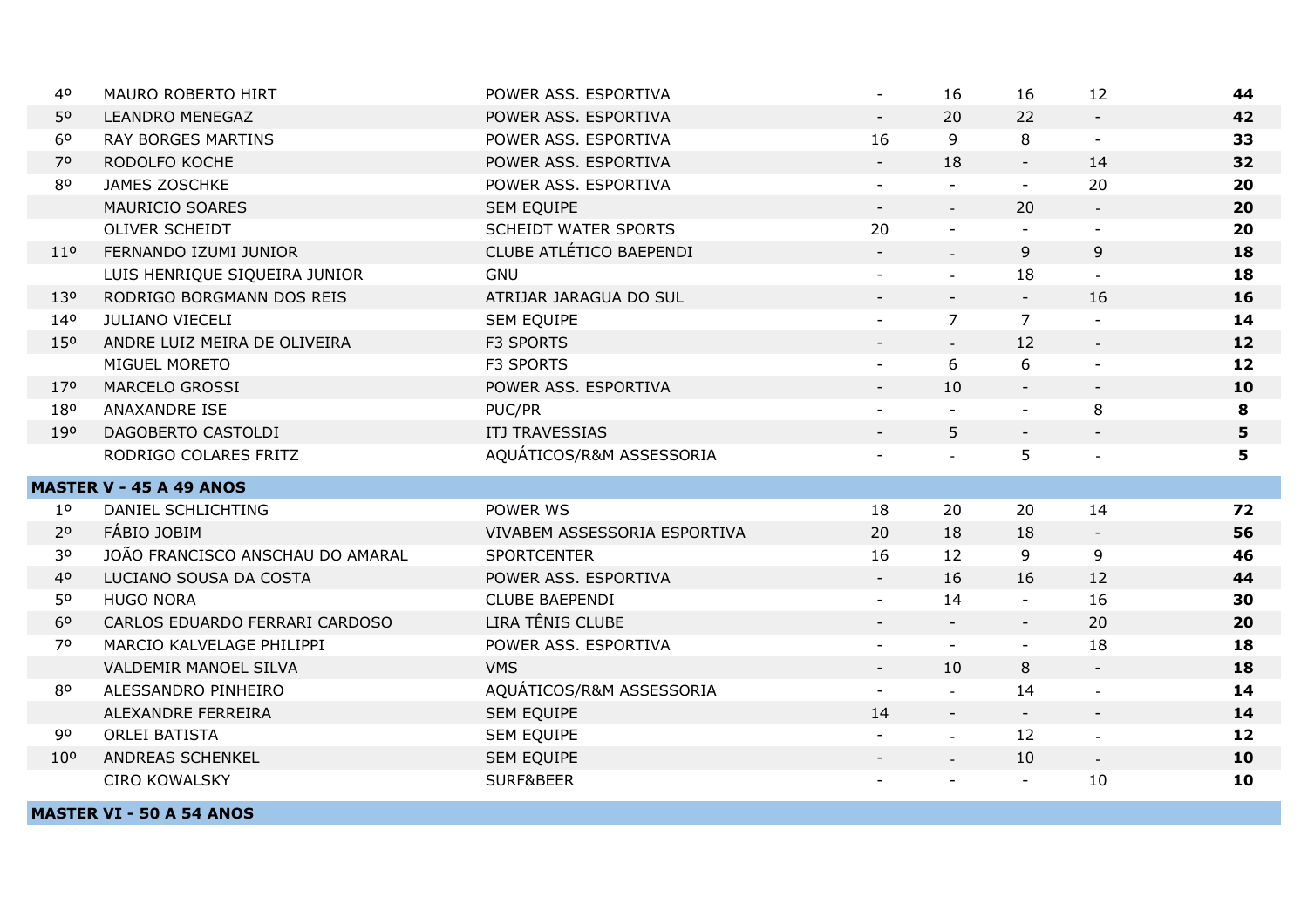| 1 <sup>o</sup> | MAURÍCIO LATERÇA MARTINS                                  | F3 SPORTS                          |                          | 18                        | 20             | 20                       | 58 |
|----------------|-----------------------------------------------------------|------------------------------------|--------------------------|---------------------------|----------------|--------------------------|----|
| 2 <sup>o</sup> | HERMAN IGNACIO FERBER PINEYRUA                            | POWER ASS. ESPORTIVA               | $\blacksquare$           | 20                        | 18             | 16                       | 54 |
| 30             | CARLOS EDUARDO RODRIGUES ALVES                            | RACER ACADEMIA                     |                          | $\mathbf{r}$              | 16             | 18                       | 34 |
| 40             | LUIZ GUILHERME ANTONATTI                                  | <b>SOW BRASIL</b>                  |                          | 28                        | $\sim$         | $\blacksquare$           | 28 |
| 50             | EVERTON AMARO DEZOTTI                                     | AQUÁTICOS/R&M ASSESSORIA           | $\blacksquare$           | $\blacksquare$            | 14             | $\omega$                 | 14 |
|                | MARCELO CAVALLINI                                         | POWER ASS. ESPORTIVA               | $\overline{\phantom{a}}$ | $\overline{\phantom{a}}$  | $\blacksquare$ | 14                       | 14 |
| 70             | <b>ENIO HENRIQUE GUTERRES</b>                             | SEM EQUIPE                         | ÷.                       | $\equiv$                  | 12             |                          | 12 |
|                | REGINALDO DE SOUZA                                        | JOINVILLE ÁGUA ABERTAS             |                          |                           | $\equiv$       | 12                       | 12 |
| 90             | GILBERTO ADRIANE DA SILVA                                 | <b>URCA CURITIBA</b>               |                          | $\blacksquare$            | 10             | $\blacksquare$           | 10 |
|                | <b>MASTER VII - 55 A 59 ANOS</b>                          |                                    |                          |                           |                |                          |    |
| 1 <sup>o</sup> | DANIEL JUAN PAGANO                                        | <b>GANA TRAVESSIAS</b>             |                          | 20                        | 20             |                          | 40 |
| 2 <sup>o</sup> | ANDRE JUNQUEIRA XAVIER                                    | <b>F3 SPORTS</b>                   | $\blacksquare$           | 18                        | 16             | $\blacksquare$           | 34 |
| 30             | JOSÉ CARLOS OLIVEIRA MEDEIROS                             | ACM PORTO ALEGRE                   | $\blacksquare$           | $\Delta$                  | 10             | 20                       | 30 |
| 40             | HERACLITO INACIO RIBAS                                    | <b>GANA TRAVESSIAS</b>             | $\blacksquare$           | 14                        | 9              | $\overline{\phantom{a}}$ | 23 |
| 50             | PAULO ROBERTO CARDOSO MOREIRA DE OLIVEIR/ GANA TRAVESSIAS |                                    |                          | $\mathbf{r}$              | 18             |                          | 18 |
| 6 <sup>o</sup> | EDSON DA GAMA SANTA HELENA                                | <b>AVULSO</b>                      | $\overline{\phantom{a}}$ | 16                        | $\blacksquare$ | $\blacksquare$           | 16 |
| 70             | RAFAEL HEINCKE DO NASCIMENTO                              | AQUÁTICOS/R&M ASSESSORIA           |                          | $\mathbb{R}^{\mathbb{Z}}$ | 14             |                          | 14 |
| 80             | NILO TEIXEIRA DE OLIVEIRA                                 | AVENTUREIROS DO MAR RIO DAS OSTRAS |                          |                           | 12             |                          | 12 |
|                | <b>MASTER VIII - 60 A 69 ANOS</b>                         |                                    |                          |                           |                |                          |    |
| 1 <sup>0</sup> | CYRANO NETTO BRASIL                                       | <b>CNB NATACAO</b>                 | 20                       | 20                        | 20             | 20                       | 80 |
| 2 <sup>o</sup> | RAUL BUARQUE                                              | <b>TREINO TRAVESSIAS</b>           |                          |                           | 18             |                          | 18 |
|                | ROMERITO DE QUEIROZ                                       | LIRA TENIS CLUBE                   |                          |                           | $\sim$         | 18                       | 18 |
| 40             | <b>IVAN SANTOS MACEDO</b>                                 | CAMINHO DO MAR/PINGUIRITO          |                          | $\mathbb{Z}^2$            | 16             | $\blacksquare$           | 16 |
| 50             | ROBERTO DAVI TROIS - PCD                                  | <b>ATN</b>                         |                          | $\omega$                  | 14             | $\overline{\phantom{a}}$ | 14 |
|                | <b>IVAN SANTOS MACEDO</b>                                 | CAMINHO DO MAR/PINGUIRITO          |                          |                           |                | 14                       | 14 |
|                | <b>MASTER IX - +70 ANOS</b>                               |                                    |                          |                           |                |                          |    |
| 1 <sup>0</sup> | JOÃO DAVID LOMBARDI                                       | VOADORES D'ÁGUA                    |                          |                           | $\blacksquare$ | 20                       | 20 |
|                | <b>PCD - ABSOLUTO</b>                                     |                                    |                          |                           |                |                          |    |
| 1 <sup>o</sup> | <b>GUYL MAGALHAES MOREIRA</b>                             | NADAR ITAJAI                       | $\blacksquare$           | $\omega$                  | 20             | 20                       | 40 |
| 2 <sup>o</sup> | DOUGLAS RANIERI DE OLIVEIRA PEREIRA SANTOS SEM EQUIPE     |                                    |                          | $\blacksquare$            | 18             | $\blacksquare$           | 18 |
|                | JOSÉ VALCIR DE SOUSA - PCD                                | <b>SEM EQUIPE</b>                  |                          |                           |                | 18                       | 18 |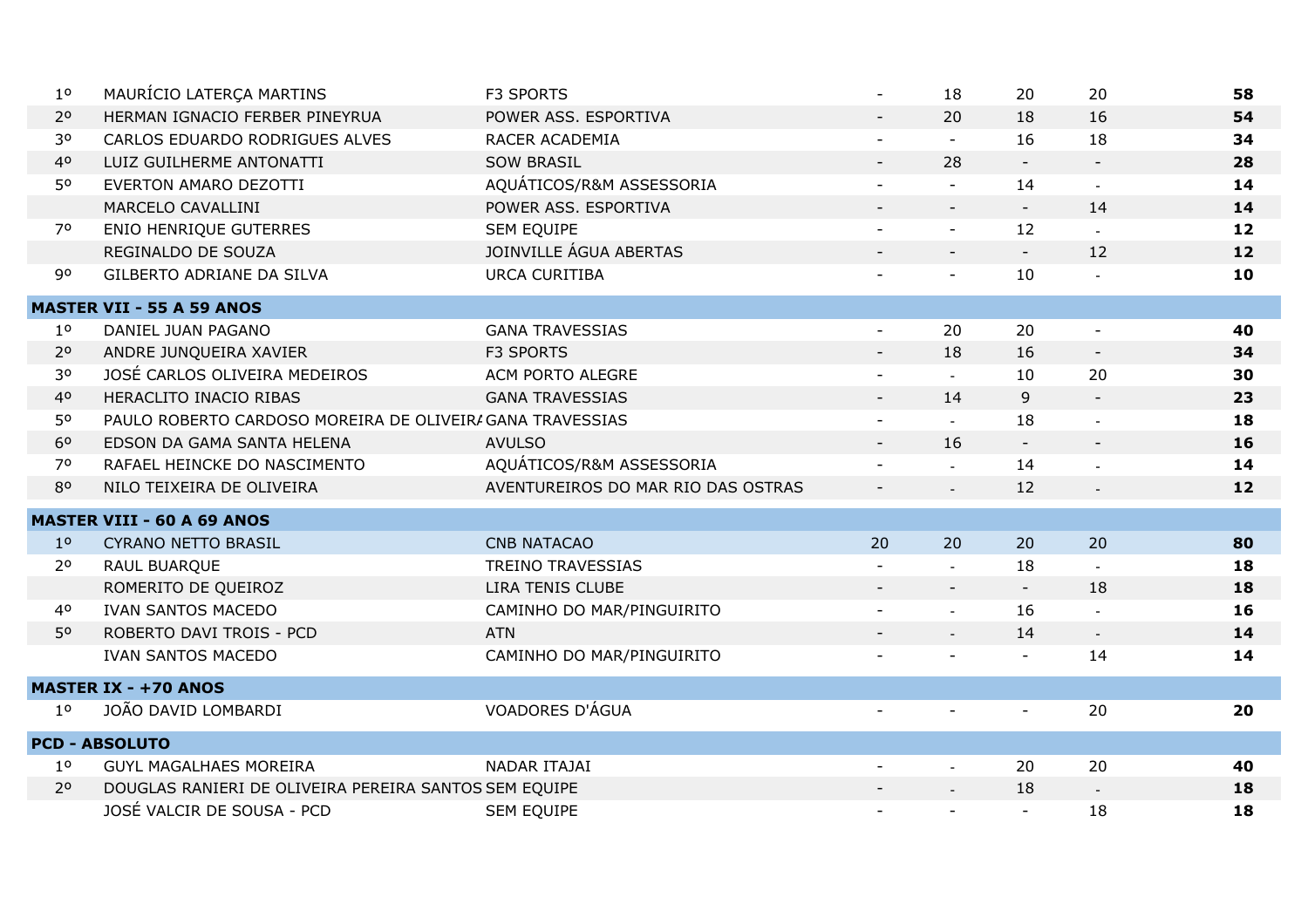| POSIÇÃO         | <b>EQUIPE</b>                | 1ª ETAPA                 |                |                | 2ª ETAPA 3ª ETAPA 4ª ETAPA | 5ª ETAPA | <b>TOTAL</b> |
|-----------------|------------------------------|--------------------------|----------------|----------------|----------------------------|----------|--------------|
| 1 <sup>o</sup>  | <b>ACM PORTO ALEGRE</b>      | 14                       | 73             | 501            | 68                         |          | 656          |
| 2 <sup>o</sup>  | <b>F3 SPORTS</b>             | 30                       | 231            | 271            | 86                         |          | 618          |
| 3 <sup>o</sup>  | <b>POWER ASS. ESPORTIVA*</b> | 34                       | 169            | 160            | 218                        |          | 601          |
| 40              | LIRA TENIS CLUBE             | 72                       | 76             | 162            | 210                        |          | 520          |
| 50              | ACADEMIA VIDA E ÁGUA         | 154                      | 44             | 66             | 98                         |          | 362          |
| 6 <sup>o</sup>  | ITJ TRAVESSIAS*              | 72                       | 79             | 46             | 86                         |          | 303          |
| 70              | AQUÁTICOS/R&M ASSESSORIA     | $\blacksquare$           | $\sim$         | 273            | 26                         |          | 299          |
| 80              | ACAD. PEIXINHO AZUL          | $\sim$                   | 98             | 74             | 92                         |          | 284          |
| 90              | TREINO TRAVESSIAS*           | 42                       | 44             | 116            | 60                         |          | 282          |
| $10^{\circ}$    | NADAR ITAJAI                 | $\sim$                   | 38             | 50             | 168                        |          | 256          |
| 11 <sup>0</sup> | <b>GANA TRAVESSIAS</b>       | 20                       | 58             | 135            | 18                         |          | 231          |
| 12°             | UDESC/CEFID                  | 18                       | 98             | 77             | 18                         |          | 211          |
| 130             | NINE ACADEMIA                | $\blacksquare$           | 70             | 54             | 76                         |          | 200          |
| 140             | <b>CPH</b>                   | $\blacksquare$           | 158            | $\blacksquare$ |                            |          | 158          |
| 150             | GRÊMIO NÁUTICO UNIÃO         | 20                       | $\blacksquare$ | 118            |                            |          | 138          |
| 160             | <b>SOW BRASIL</b>            | 22                       | 46             | 46             |                            |          | 114          |
| 17 <sup>o</sup> | RACER ACADEMIA               | 50                       | $\blacksquare$ | 36             | 18                         |          | 104          |
| 180             | <b>CEPAVI FITNESS</b>        | $\sim$                   | 100            | $\blacksquare$ |                            |          | 100          |
| 190             | LINDÓIA                      | 60                       | 20             | 18             |                            |          | 98           |
| 20°             | <b>SPORTCENTER</b>           | 28                       | 28             | 9              | 29                         |          | 94           |
| 21 <sup>o</sup> | FACCHINI NATAÇÃO             |                          |                |                | 86                         |          | 86           |
| 220             | <b>ASTEL</b>                 | 30                       | $\blacksquare$ | 28             | 26                         |          | 84           |
| 230             | ABAIN NATAÇÃO BRUSQUE        | $\blacksquare$           | 24             | 28             | 28                         |          | 80           |
|                 | <b>CNB NATACAO</b>           | 20                       | 20             | 20             | 20                         |          | 80           |
| 250             | VIVABEM ASSESSORIA ESPORTIVA | 40                       | 18             | 18             |                            |          | 76           |
| 26 <sup>o</sup> | NEWPACE ASSESSORIA ESPORTIVA | 40                       | $\blacksquare$ | 18             | 16                         |          | 74           |
|                 | PERSONAL CARE                | 26                       | 22             | 26             |                            |          | 74           |
| 280             | ACADEMIA LONG LIFE           |                          |                | 48             | 20                         |          | 68           |
|                 | JOINVILLE ÁGUA ABERTAS       |                          |                |                | 68                         |          | 68           |
| 30°             | MARLIM NATAÇÃO               | $\overline{\phantom{a}}$ | 12             | 54             |                            |          | 66           |

# **RANKING POR EQUIPES**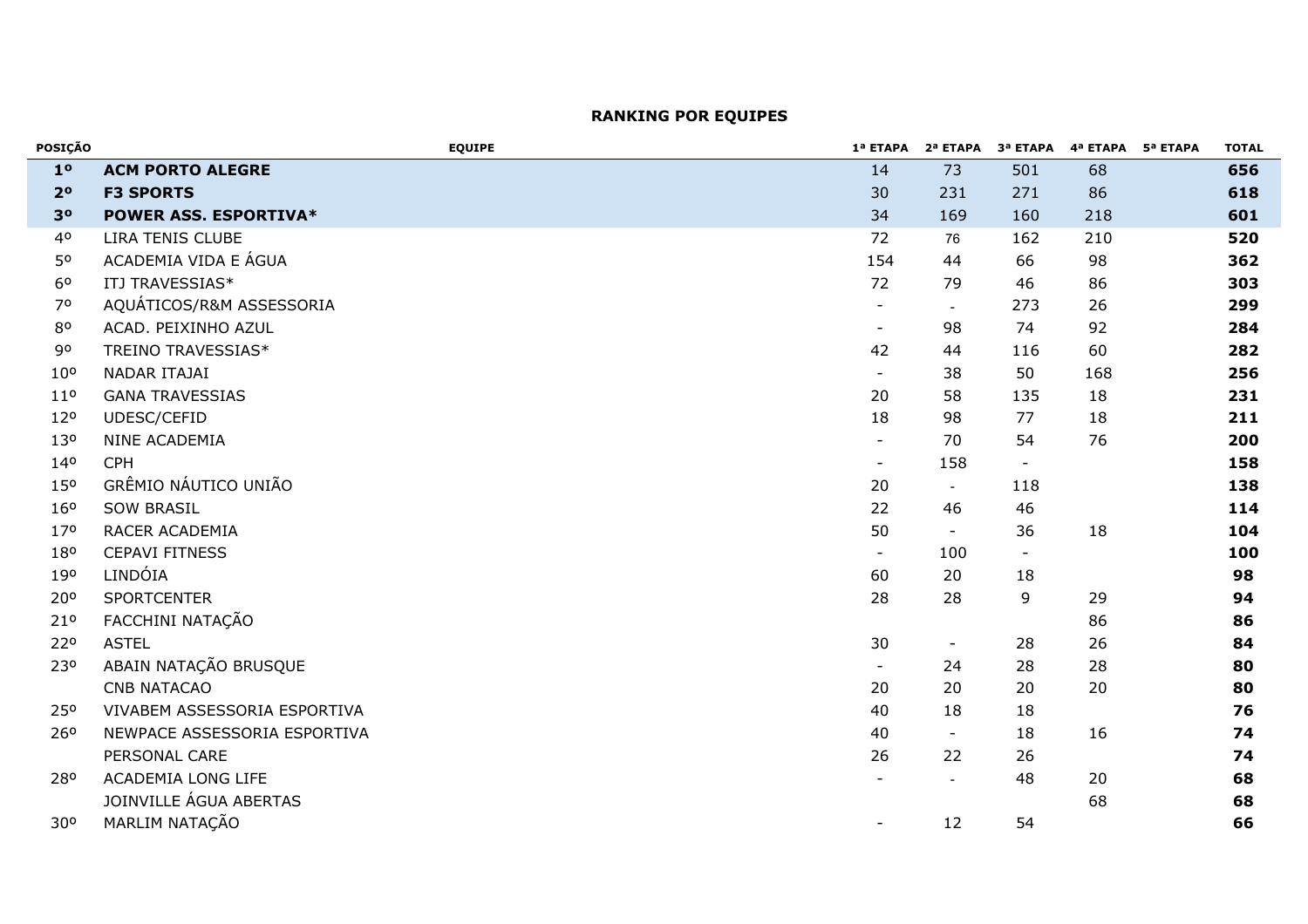| 310 | BLUMENAU ÁGUAS ABERTAS              | 18             | 8                        | 10                       | 26 | 62 |
|-----|-------------------------------------|----------------|--------------------------|--------------------------|----|----|
|     | TREINO TRAVESSIAS / GANA TRAVESSIAS | 22             | 20                       | 20                       |    | 62 |
| 330 | <b>MONTEMOR</b>                     | 18             | 18                       | 10                       | 12 | 58 |
| 340 | ESPAÇO AQUÁTICO                     | 20             | $\overline{\phantom{a}}$ | 18                       | 18 | 56 |
| 350 | <b>UNISUL</b>                       | 14             | 26                       | 10                       |    | 50 |
| 360 | ACQUA MUNDI ACADEMIA                | $\blacksquare$ | 14                       | $\blacksquare$           | 32 | 46 |
|     | STUDIO CORPO LIVRE                  | 46             |                          | $\overline{\phantom{a}}$ |    | 46 |
| 380 | AK                                  | $\blacksquare$ | 15                       | $\blacksquare$           | 30 | 45 |
| 390 | FABIO PIERRY ASS. ESPORTIVA         | $\blacksquare$ | 20                       | $\sim$                   | 20 | 40 |
|     | IÇARA TRIATHLON                     |                | $\sim$                   | 40                       |    | 40 |
|     | MARISTA                             |                |                          | 20                       | 20 | 40 |
| 420 | IRONMIND ASS. ESPORTIVA             |                |                          |                          | 37 | 37 |
| 430 | S.R. MAMPITUBA                      |                |                          | 36                       |    | 36 |
| 440 | SAPT NATAÇÃO                        |                |                          | 34                       |    | 34 |
| 450 | AVENTUREIROS DO MAR RIO DAS OSTRAS  |                |                          | 32                       |    | 32 |
| 460 | CAMINHO DO MAR/PINGUIRITO           |                | $\blacksquare$           | 16                       | 14 | 30 |
|     | <b>CLUBE BAEPENDI</b>               | $\blacksquare$ | 14                       | $\blacksquare$           | 16 | 30 |
|     | <b>CLUBE THALIA</b>                 | 20             | 10                       | $\blacksquare$           |    | 30 |
|     | FPAE / SHOPMASP                     |                |                          |                          | 30 | 30 |
|     | FPAE   VIDA ATIVA                   | $\blacksquare$ | 30                       | $\blacksquare$           |    | 30 |
| 510 | AQUA CLUB / A FITNESS               | 28             |                          |                          |    | 28 |
| 52° | POLICIA MILITAR SC                  | $\mathbf{r}$   | 24                       |                          |    | 24 |
| 530 | CHICAO TRI                          | $\blacksquare$ | 22                       |                          |    | 22 |
|     | <b>ITAPEMA</b>                      |                | $\sim$                   | 22                       |    | 22 |
| 550 | ACADEMIA BONJA                      |                |                          |                          | 20 | 20 |
|     | ACADEMIA TRAMPOLIM                  |                |                          |                          | 20 | 20 |
|     | CANTARINO                           | 20             |                          |                          |    | 20 |
|     | CAP                                 | 20             |                          |                          |    | 20 |
|     | CLUBE RODA SOLTA/FMEL               |                |                          |                          | 20 | 20 |
|     | <b>FORMA FITNESS</b>                | 20             |                          | $\overline{\phantom{a}}$ |    | 20 |
|     | PERFORMANCE TREINAMENTO             | 20             |                          |                          |    | 20 |
|     | RTT ASSESSORIA                      | $\blacksquare$ | 20                       |                          |    | 20 |
|     | <b>SCHEIDT WATER SPORTS</b>         | 20             | $\blacksquare$           | $\overline{\phantom{a}}$ |    | 20 |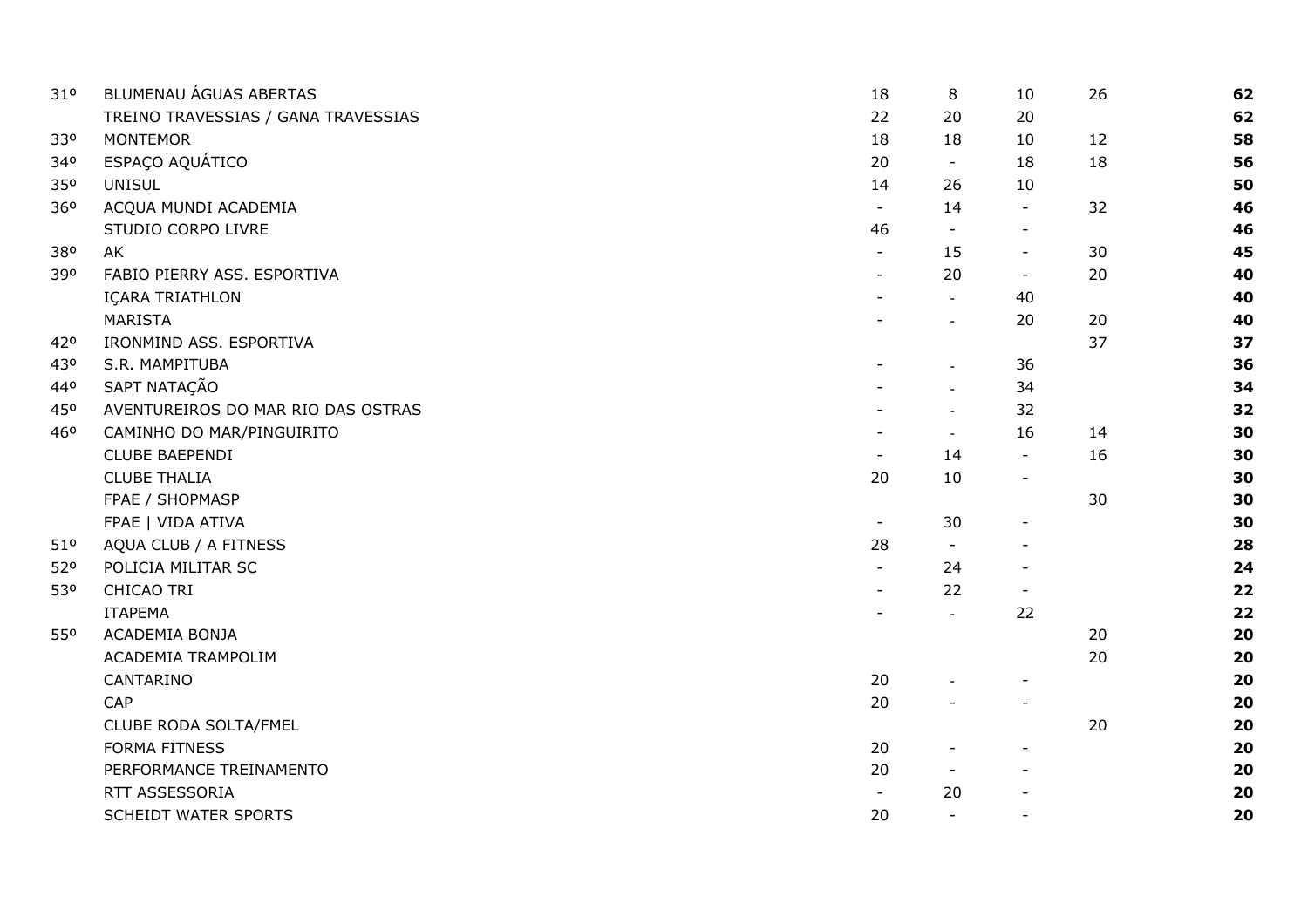|     | VOADORES D'ÁGUA             |                          |                          |                          | 20                 |                    | 20             |
|-----|-----------------------------|--------------------------|--------------------------|--------------------------|--------------------|--------------------|----------------|
| 650 | <b>CBS RUNNIG</b>           | $\overline{\phantom{a}}$ | 18                       | $\overline{\phantom{a}}$ |                    |                    | 18             |
|     | CLUBE DOZE DE AGOSTO        |                          |                          |                          | 18                 |                    | 18             |
|     | <b>DUDA ROSA</b>            | $\overline{\phantom{a}}$ | 18                       | $\overline{\phantom{a}}$ |                    |                    | 18             |
|     | EQUIPE RAIAS ES             |                          |                          |                          | 18                 |                    | 18             |
|     | <b>FS TEAM</b>              |                          | $\blacksquare$           | 18                       |                    |                    | 18             |
|     | IRONMIND                    | 18                       |                          | $\overline{a}$           |                    |                    | 18             |
|     | MARRETA AQUÁTICA            |                          |                          |                          | 18                 |                    | 18             |
|     | NUTRIÇÃO KARINE LIMA        |                          |                          |                          | 18                 |                    | 18             |
|     | STARTFIT NAVEGANTES         |                          |                          |                          | 18                 |                    | 18             |
|     | <b>VMS</b>                  |                          | 10                       | $\,8\,$                  |                    |                    | 18             |
| 750 | ANA E HUMBERTO              |                          |                          |                          | 16                 |                    | 16             |
|     | ATRIJAR JARAGUA DO SUL      |                          |                          |                          | 16                 |                    | 16             |
|     | CLUBE DUQUE DE CAXIAS       |                          |                          |                          | 16                 |                    | 16             |
|     | JOINVILLE ENDURO MIMIMI     |                          | $\sim$                   | 16                       |                    |                    | 16             |
|     | LOJA DA IRRIGAÇÃO           | $\overline{a}$           | 16                       | $\blacksquare$           |                    |                    | 16             |
| 800 | AR SPORT WEAR               |                          | 14                       | $\blacksquare$           |                    |                    | 14             |
|     | <b>ATN</b>                  |                          | $\mathbb{Z}^2$           | 14                       |                    |                    | 14             |
|     | ATRIBRUSQUE                 |                          |                          |                          | 14                 |                    | 14             |
|     | <b>EXSERCIENCE</b>          |                          | $\overline{\phantom{a}}$ | 14                       |                    |                    | 14             |
|     | <b>LAS LUNAS</b>            |                          | $\sim$                   | 14                       |                    |                    | 14             |
|     | SPIDER TEAM PAULA RAMOS     |                          |                          |                          | 14                 |                    | 14             |
|     | TEAM MALHARTE               |                          |                          |                          | 14                 |                    | 14             |
| 870 | RUN THE CITY ASS. ESPORTIVA |                          |                          |                          | 12                 |                    | 12             |
| 880 | SURF&BEER                   |                          |                          |                          | 10                 |                    | 10             |
|     | <b>URCA CURITIBA</b>        |                          |                          | $10\,$                   |                    |                    | 10             |
| 90° | CLUBE ATLÉTICO BAEPENDI     |                          | $\overline{a}$           | 9                        |                    |                    | 9              |
| 910 | PUC/PR                      |                          |                          |                          | $\,8\,$            |                    | 8              |
| 920 | PAI DA DUDA                 | $\blacksquare$           | $\overline{7}$           | $\blacksquare$           |                    |                    | $\overline{ }$ |
|     | TROFÉU SOLIDARIEDADE*       | $1a$ ET.                 | $2a$ ET.                 | $3a$ ET.                 | 4 <sup>a</sup> ET. | 5 <sup>a</sup> ET. |                |
|     | POWER ASS. ESPORTIVA        |                          | 20                       |                          |                    |                    |                |
|     | <b>TREINO TRAVESSIAS</b>    |                          |                          | 20                       |                    |                    |                |